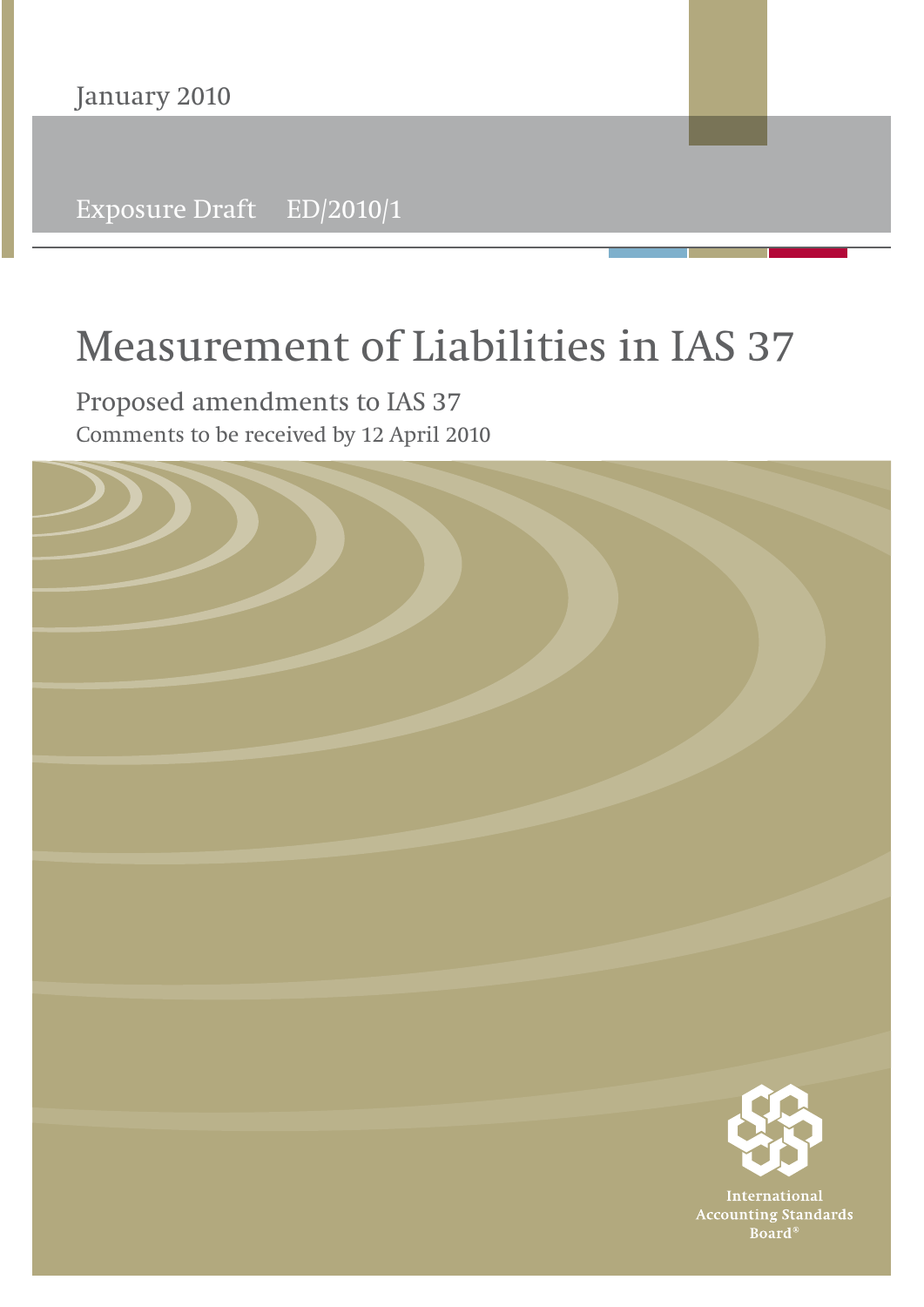**Exposure Draft**

## **MEASUREMENT OF LIABILITIES IN IAS 37 (Limited re-exposure of proposed amendment to IAS 37)**

Comments to be received by 12 April 2010

**ED/2010/1**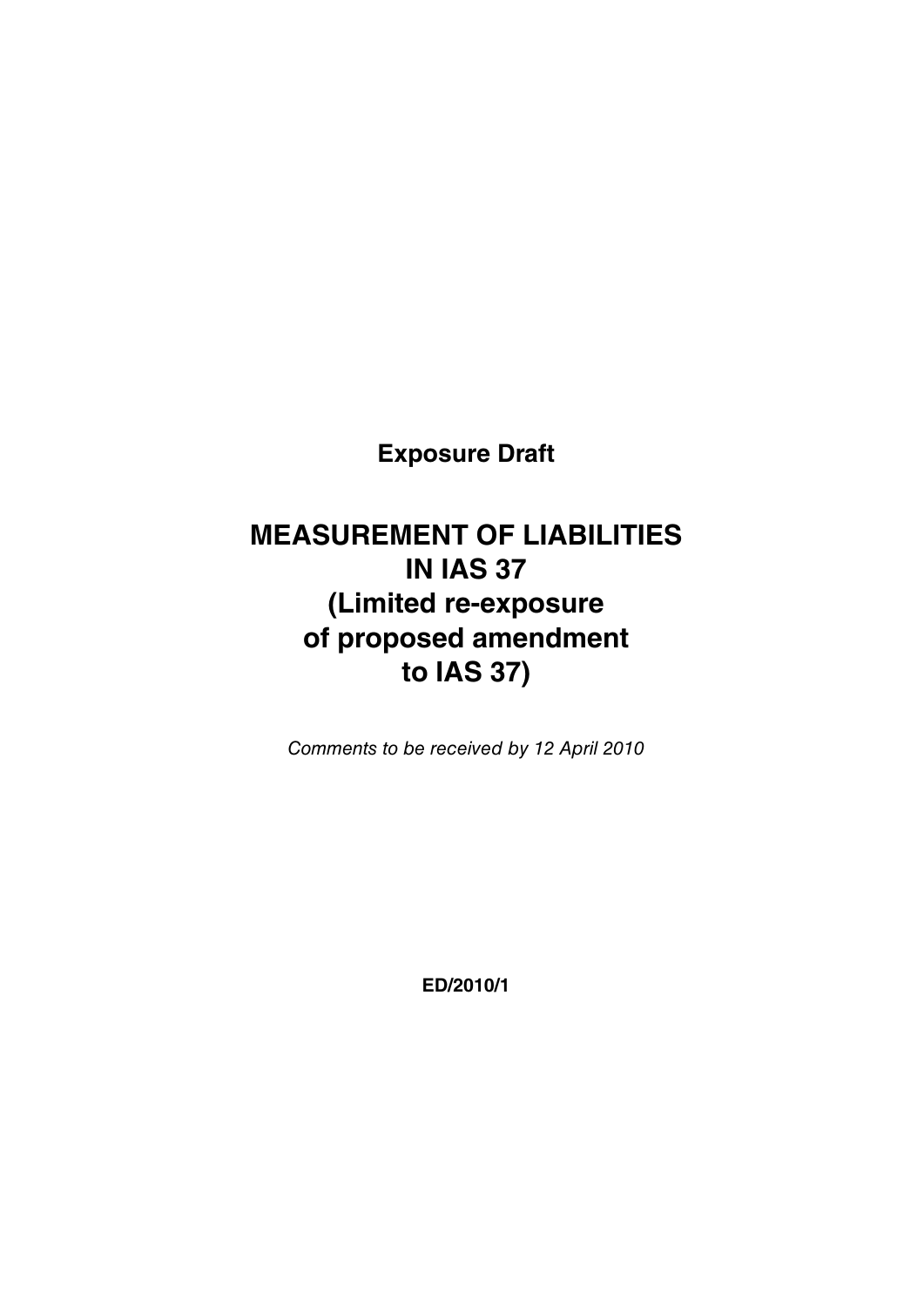This exposure draft *Measurement of Liabilities in IAS 37* (Limited re-exposure of proposed amendment to IAS 37) is published by the International Accounting Standards Board (IASB) for comment only. The proposal may be modified in the light of the comments received before being issued in final form. Comments on the exposure draft and the Basis for Conclusions should be submitted in writing so as to be received by **12 April 2010.** Respondents are asked to send their comments electronically to the IASB website (www.iasb.org), using the 'Open to Comment' page.

All responses will be put on the public record unless the respondent requests confidentiality. However, such requests will not normally be granted unless supported by good reason, such as commercial confidence.

The IASB, the International Accounting Standards Committee Foundation (IASCF), the authors and the publishers do not accept responsibility for loss caused to any person who acts or refrains from acting in reliance on the material in this publication, whether such loss is caused by negligence or otherwise.

Copyright  $©$  2010 IASCF

ISBN: 978-1-907026-58-4

All rights reserved. Copies of the draft amendment and the accompanying documents may be made for the purpose of preparing comments to be submitted to the IASB, provided such copies are for personal or intra-organisational use only and are not sold or disseminated and provided each copy acknowledges the IASCF's copyright and sets out the IASB's address in full. Otherwise, no part of this publication may be translated, reprinted or reproduced or utilised in any form either in whole or in part or by any electronic, mechanical or other means, now known or hereafter invented, including photocopying and recording, or in any information storage and retrieval system, without prior permission in writing from the IASCF.



The IASB logo/the IASCF logo/'Hexagon Device', the IASC Foundation Education logo, 'IASC Foundation', '*e*IFRS', 'IAS', 'IASB', 'IASC', 'IASCF', 'IASs', 'IFRIC', 'IFRS', 'IFRSs', 'International Accounting Standards', 'International Financial Reporting Standards' and 'SIC' are Trade Marks of the IASCF.

**Additional copies of this publication may be obtained from: IASC Foundation Publications Department, 1st Floor, 30 Cannon Street, London EC4M 6XH, United Kingdom. Tel: +44 (0)20 7332 2730 Fax: +44 (0)20 7332 2749 Email: publications@iasb.org Web: www.iasb.org**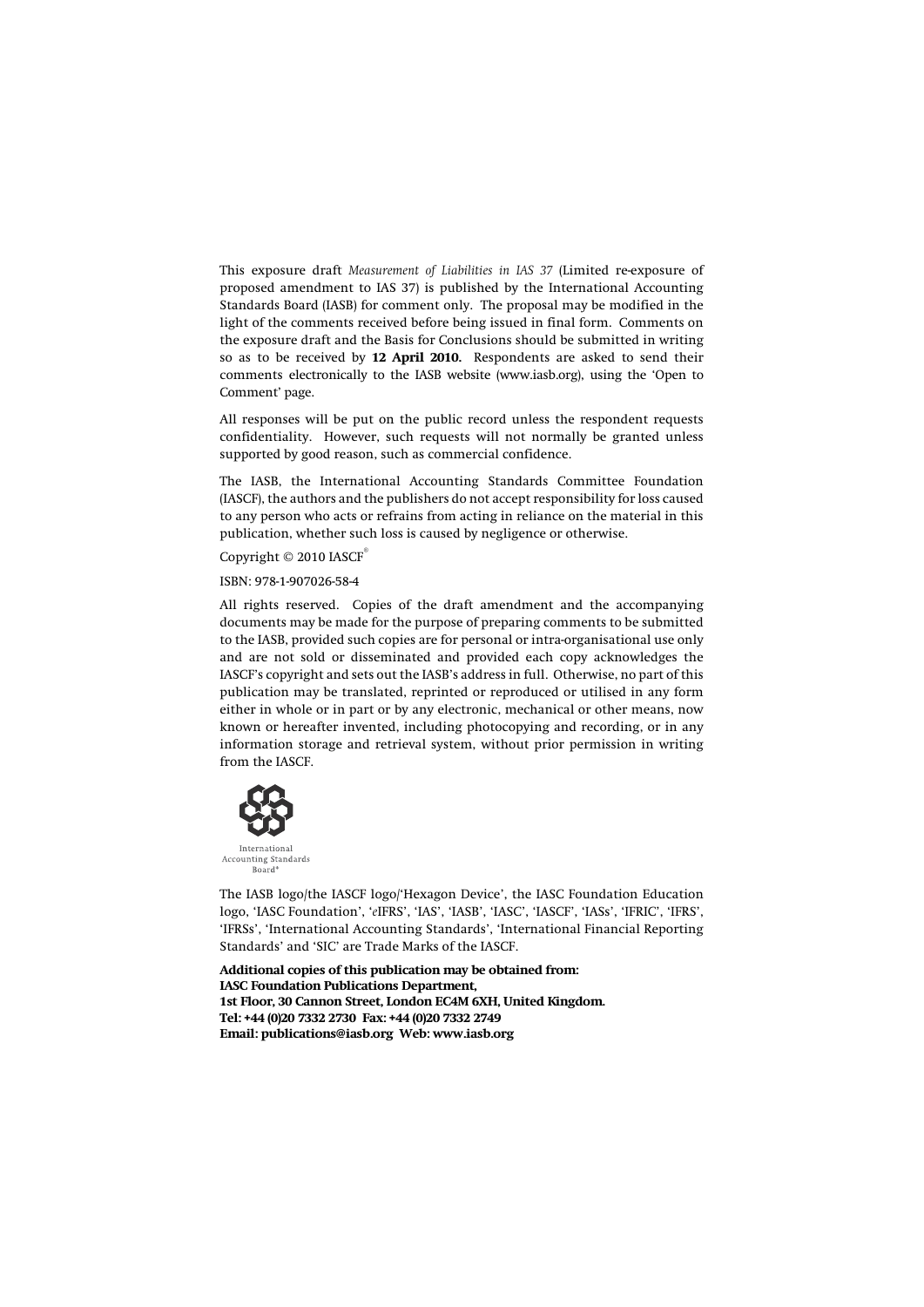## **CONTENTS**

*MEASUREMENT OF LIABILITIES IN IAS 37* **(Limited re-exposure of proposed amendment to IAS 37) INTRODUCTION AND INVITATION TO COMMENT PROPOSED AMENDMENTS TO IAS 37 APPENDICES A Defined terms B Measuring the present value of the resources required to fulfil an obligation APPROVAL BY THE BOARD OF** *MEASUREMENT OF LIABILITIES IN IAS 37* **PUBLISHED IN JANUARY 2010 BASIS FOR CONCLUSIONS ALTERNATIVE VIEWS [DRAFT] ILLUSTRATIVE EXAMPLE TABLE OF CONCORDANCE**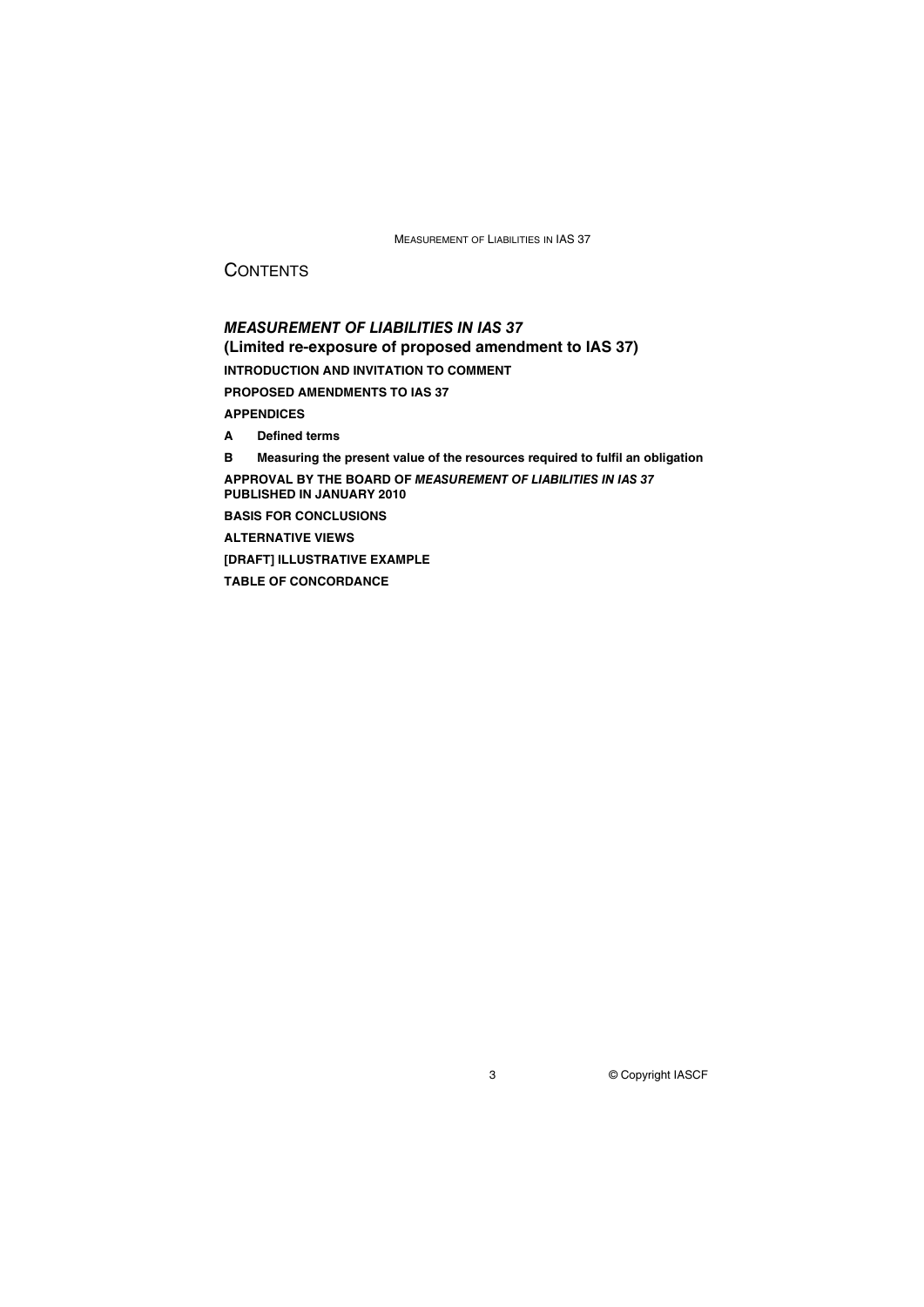## **Introduction and invitation to comment**

## **Background**

The International Accounting Standards Board is undertaking a project to improve IAS 37 *Provisions, Contingent Liabilities and Contingent Assets*. The main aims of the project are:

- to align the criteria in IAS 37 for recognising a liability with those in other IFRSs. At present, IAS 37 requires an obligation to be recognised as a liability only if it is probable (ie more likely than not) that the obligation will result in an outflow of cash or other resources from the entity. Other standards, such as IFRS 3 *Business Combinations* and IAS 39 *Financial Instruments: Recognition and Measurement*, do not apply this 'probability of outflows' criterion for recognising liabilities.
- to eliminate some differences between IAS 37 and US generally accepted accounting principles (GAAP)—in particular, differences in the time at which entities recognise costs of restructuring their businesses.
- to clarify the measurement of liabilities in IAS 37. At present the measurement requirements in IAS 37 are vague. As a result, entities use different measures, making it difficult for capital providers to compare their financial statements.

Two aspects of the IAS 37 measurement requirements are particularly vague:

- the standard requires an entity to measure a liability at the 'best estimate' of the expenditure required to settle the present obligation. It is not clear to all what the term 'best estimate' means. In practice, the term is interpreted as meaning the most likely outcome, the weighted average of all possible outcomes or even the minimum or maximum amount in the range of possible outcomes.
- IAS 37 does not specify the costs that entities should include in the measurement of a liability. In practice, some entities include only incremental costs. Some include all direct costs. Some add indirect costs and overheads. Some use the prices they would pay contractors to fulfil the obligation on their behalf.

In 2005 the Board published an exposure draft of proposed amendments to IAS 37. Regarding measurement, the exposure draft proposed to remove the term 'best estimate' and instead focus on other guidance in IAS 37, which states that the best estimate of a liability is the amount that an entity would rationally pay to settle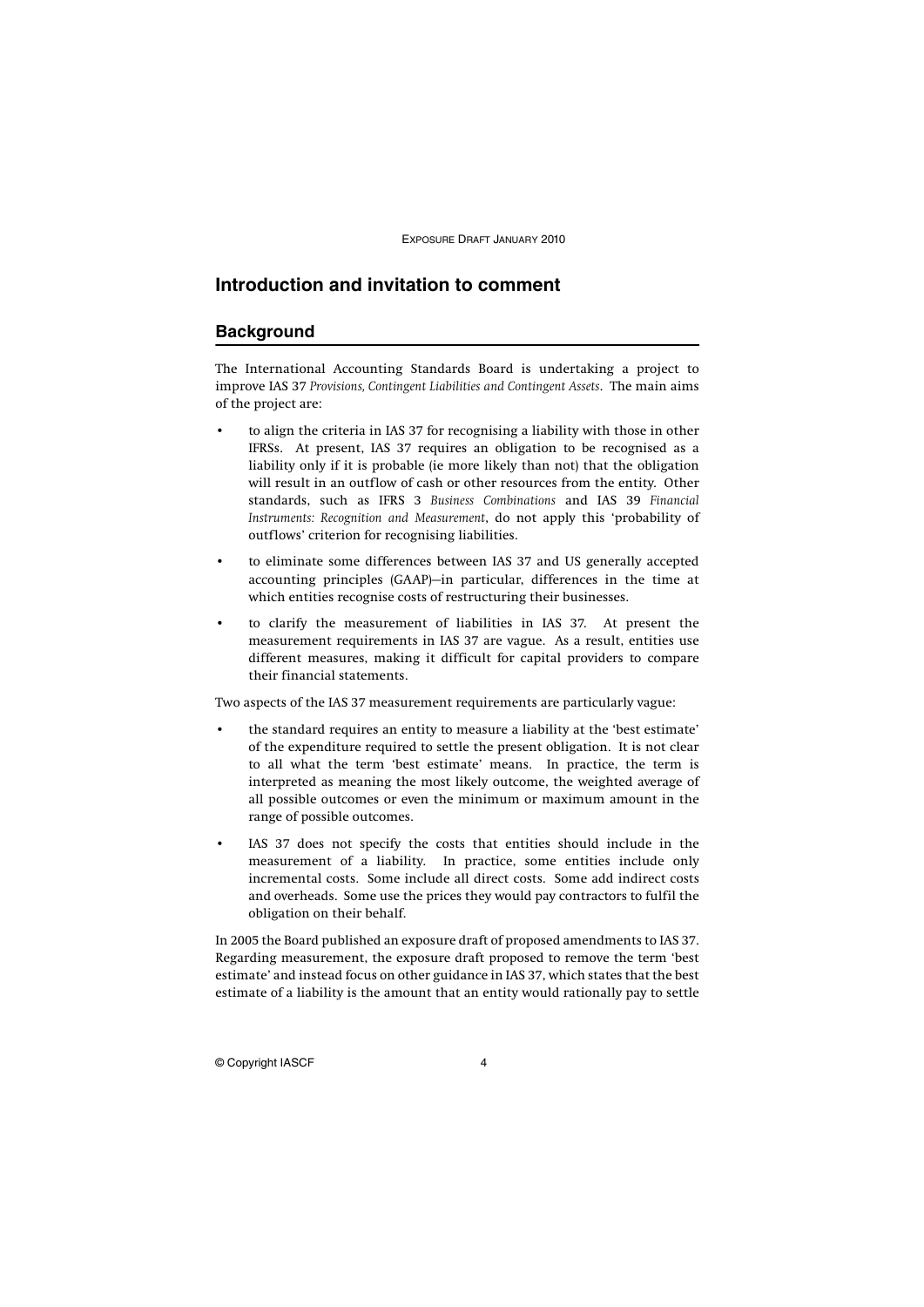the liability at the end of the reporting period or to transfer it to a third party at that time. The exposure draft proposed that this amount would be measured taking into account all possible outcomes—not only the minimum, maximum or most likely amounts.

#### **Reasons for publishing this exposure draft**

Some respondents to the 2005 exposure draft thought that the proposed requirements remained unclear. What did 'settle' mean—did it mean cancel or fulfil? What if the amount to settle the obligation was different from the amount to transfer it—at which of the two amounts should the liability be measured? And what if—as is often the case—the entity could not transfer a liability to a third party? Was the entity supposed to measure the liability at an amount that it could never pay in practice?

In response to those concerns, the Board now proposes to add guidance specifying more precisely what entities should be aiming to measure, and how they should achieve that aim. This exposure draft invites comments on the proposed new guidance.

## **The main features of the proposed measurement requirements**

## **Measurement objective**

- The overall measurement objective would be to measure the amount that the entity would rationally pay at the end of the reporting period to be relieved of the obligation.
- Normally this amount would be the present value of the resources required to fulfil the obligation. Estimates of this amount would take into account the expected outflows of resources, the time value of money and the risk that the actual outflows might ultimately differ from those expected.
- In some circumstances, there might be evidence that the entity could cancel the liability or transfer it to a third party for a lower amount. In such circumstances, the entity would measure the liability at this lower amount. The Board does not expect such situations to arise often. Entities are often unable to cancel or transfer particular liabilities within the scope of IAS 37. Also, if an entity could cancel or transfer a liability for an amount lower than that required to fulfil the liability, it might have already done so.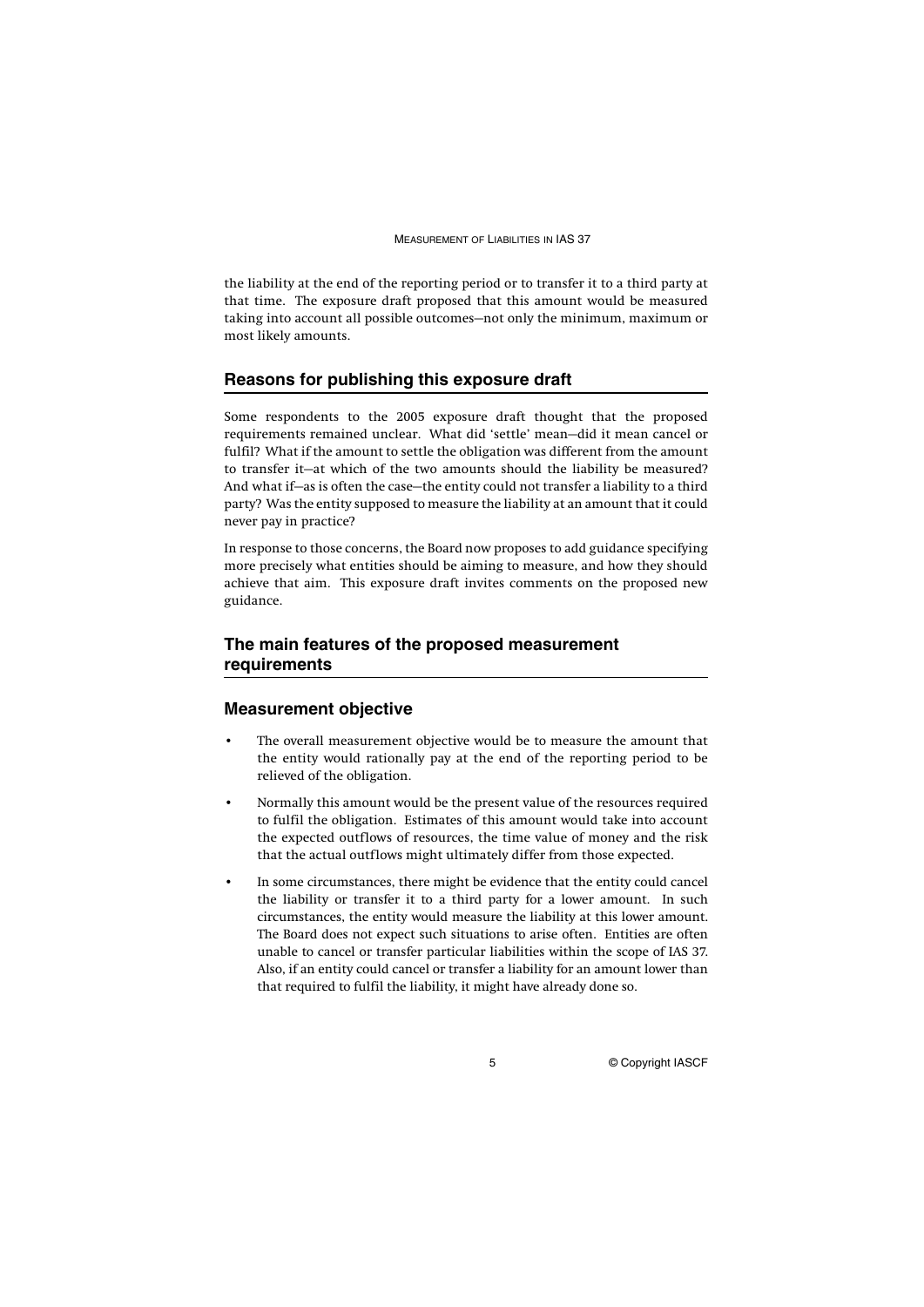## **Measurement of the expected outflows**

- If the outflows of resources required to fulfil the obligation are uncertain, the entity would estimate their expected value, ie the probability-weighted average of the outflows for the range of possible outcomes. The expected value is unlikely to be the amount that an entity ultimately pays to fulfil the liability. But the Board believes it is a relevant measure for capital providers, who would consider all possible outcomes and their relative probabilities when assessing the effect of a liability on the value of their claims to the entity's resources.
- The expected value calculations need not be complex. A limited number of discrete outcomes and probabilities can often provide a reasonable estimate of the distribution of possible outcomes.
- If an obligation is to pay cash to a counterparty (for example to settle a legal dispute), the future outflows used to measure the obligation would be the expected cash payments plus any associated costs, such as legal fees.
- If, in contrast, an obligation is to undertake a service (for example to decommission plant or equipment) at a future date, the outflows would be the amounts that the entity would rationally pay a contractor at the future date to undertake the service on its behalf. Often there are contractors in the market who provide such services. Therefore estimates of contractor prices can be more objective measures of future outflows than estimates of the entity's own future costs. In addition, by specifying an objective (contractor prices) the standard would not need detailed and arbitrary rules on which costs should be included, eg whether, and to what extent, the entity should include indirect costs and an allocation of overheads.
- A limited exception to the requirement in the preceding paragraph would apply to onerous contracts arising from transactions within the scope of IAS 18 *Revenue* or IFRS 4 *Insurance Contracts*. An entity would measure the future outflows arising from such contracts by reference to the costs it expects to incur to fulfil its contractual obligations, rather than the amounts it would pay a contractor to fulfil them on its behalf. The purpose of this exception would be to postpone any change in practice for measuring onerous sales and insurance contracts, pending completion of the Board's projects on revenue recognition and insurance contracts.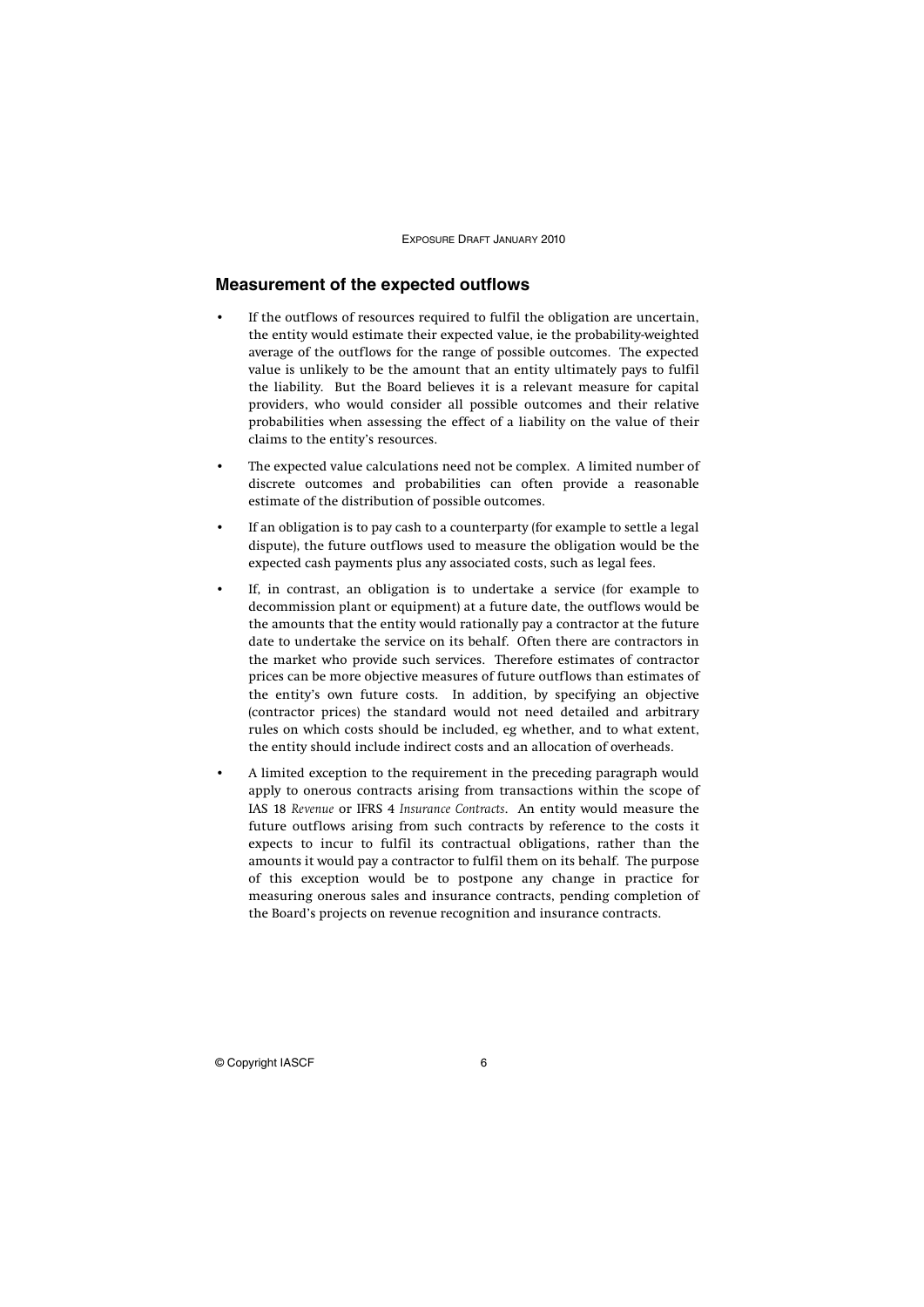## **Other changes to the 2005 exposure draft**

The Board has revised other aspects of the proposals in the 2005 exposure draft. Most of the revisions respond to feedback on the 2005 proposals, or are relatively minor. A full list of the proposed revisions is in a decision summary linked to the *Liabilities—Amendments to IAS 37* project page of the IASB website.

The Board is also preparing a working draft of the proposed new standard and aims to post a copy on its website in February 2010. This draft will enable interested parties to see the revised measurement proposals in the context of the new standard as a whole. However, the Board is not inviting further comments on aspects of the new standard that it proposed in the 2005 exposure draft. It sought comments on these proposals in 2005 and has considered responses in reaching its decisions on the new standard.

The Board intends to redraft IAS 37 as an IFRS. However, to highlight the extent of the revisions, this exposure draft presents the proposed requirements as amendments to IAS 37.

## **Invitation to comment**

The Board invites comments on the questions set out below. Respondents need not comment on all of the questions. Comments are most helpful if they:

- (a) respond to the questions as stated
- (b) indicate the specific paragraph or paragraphs to which the comments relate
- (c) contain a clear rationale
- (d) describe any alternatives that the Board should consider.

The Board is not requesting comments on matters not addressed in this exposure draft. Comments should be submitted in writing and must arrive no later than **12 April 2010**.

#### **Question 1 – Overall requirements**

The proposed measurement requirements are set out in paragraphs 36A–36F. Paragraphs BC2–BC11 of the Basis for Conclusions explain the Board's reasons for these proposals.

Do you support the requirements proposed in paragraphs 36A–36F? If not, with which paragraphs do you disagree, and why?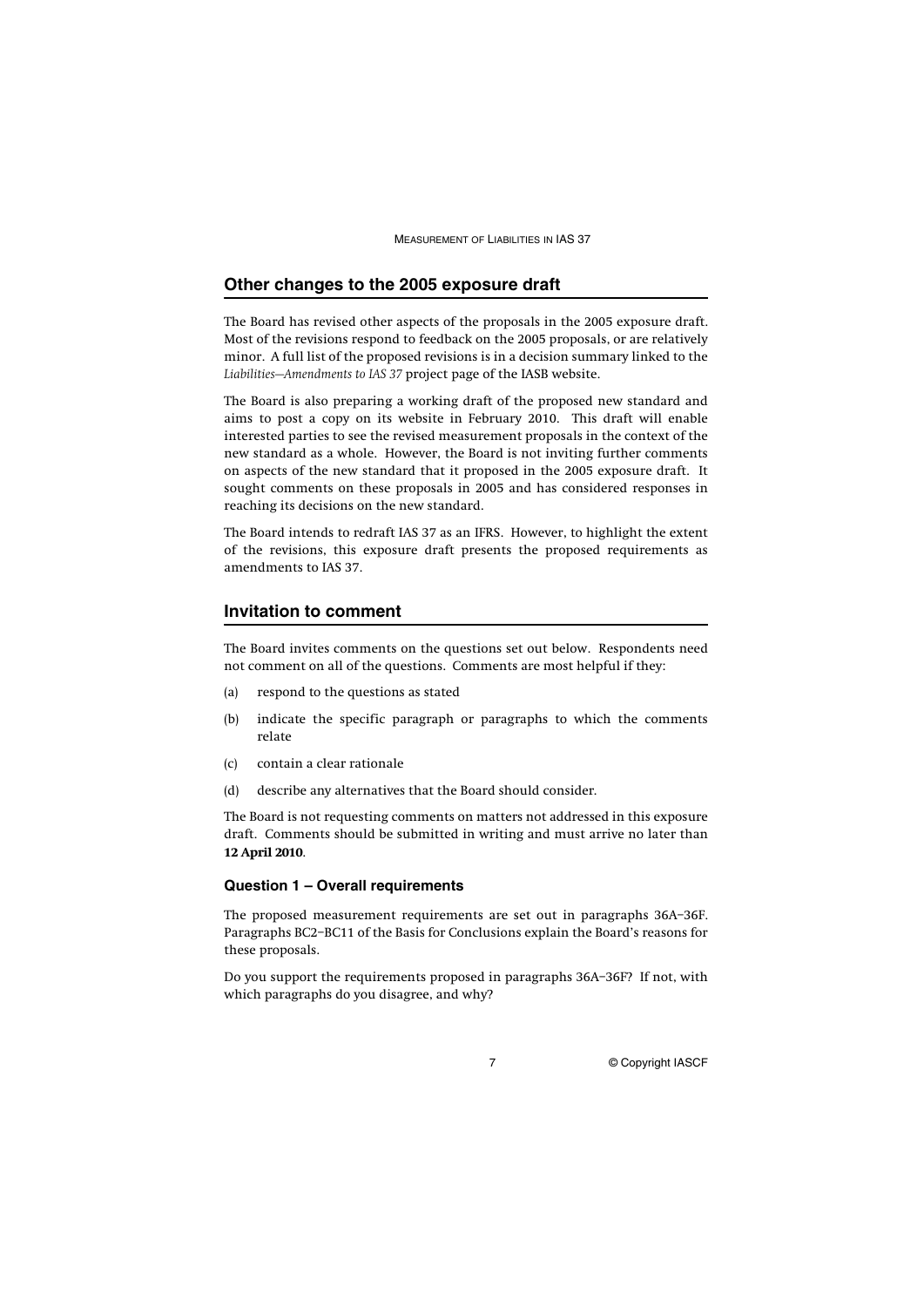### **Question 2 – Obligations fulfilled by undertaking a service**

Some obligations within the scope of IAS 37 will be fulfilled by undertaking a service at a future date. Paragraph B8 of Appendix B specifies how entities should measure the future outflows required to fulfil such obligations. It proposes that the relevant outflows are the amounts that the entity would rationally pay a contractor at the future date to undertake the service on its behalf.

Paragraphs BC19–BC22 of the Basis for Conclusions explain the Board's rationale for this proposal.

Do you support the proposal in paragraph B8? If not, why not?

#### **Question 3 – Exception for onerous sales and insurance contracts**

Paragraph B9 of Appendix B proposes a limited exception for onerous contracts arising from transactions within the scope of IAS 18 *Revenue* or IFRS 4 *Insurance Contracts*. The relevant future outflows would be the costs the entity expects to incur to fulfil its contractual obligations, rather than the amounts the entity would pay a contractor to fulfil them on its behalf.

Paragraphs BC23–BC27 of the Basis for Conclusions explain the reason for this exception.

Do you support the exception? If not, what would you propose instead and why?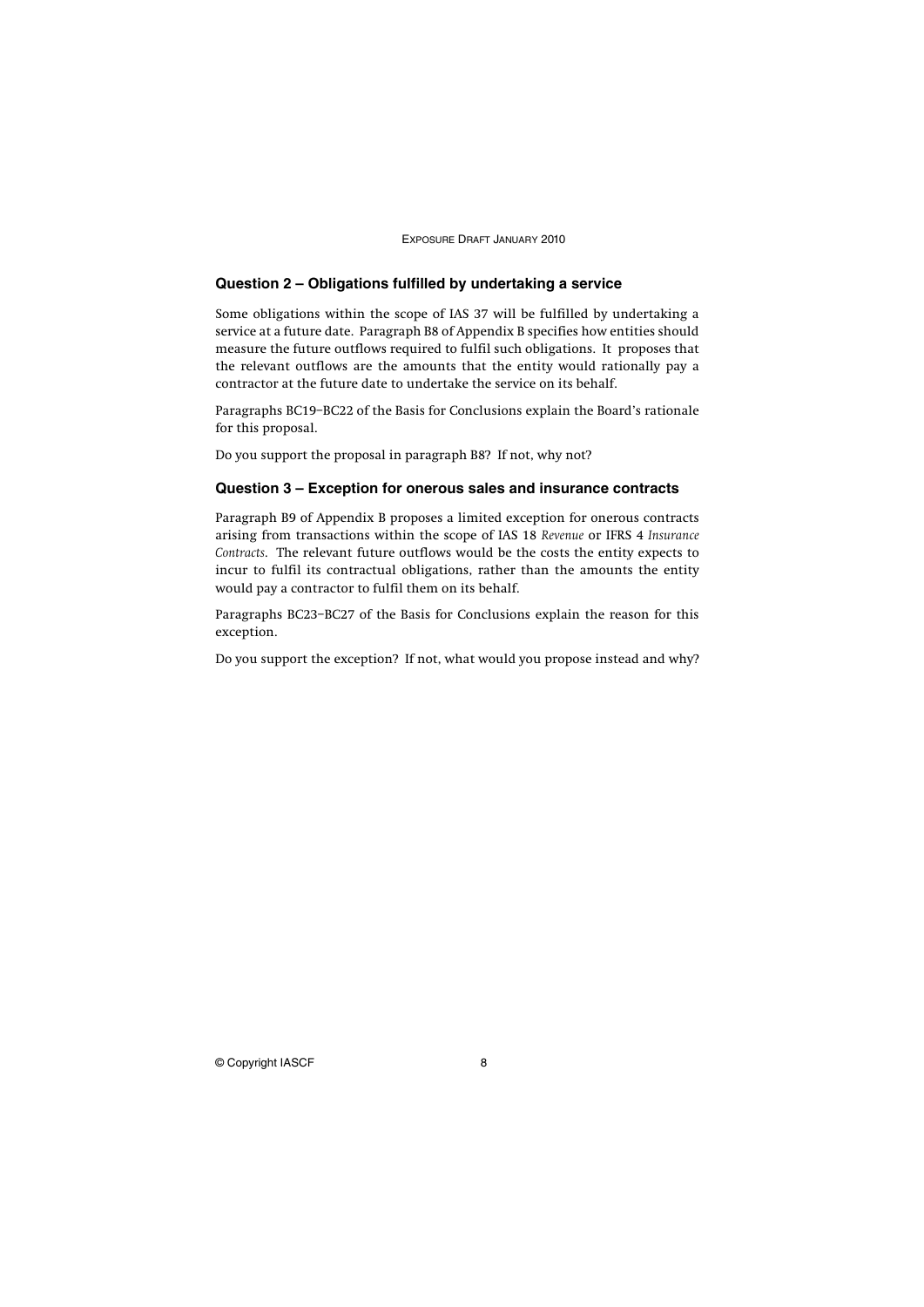## **Proposed amendments to IAS 37** *Provisions, Contingent Liabilities and Contingent Assets*

Paragraphs 36–52, 59 and 60 are deleted. New paragraphs 36A–36F and Appendix B are added. A table of concordance accompanying the exposure draft shows how the paragraphs of IAS 37 and this exposure draft correspond.

### **Measurement**

#### **Initial measurement**

- **36A An entity shall measure a liability at the amount that it would rationally pay at the end of the reporting period to be relieved of the present obligation.**
- 36B The amount that an entity would rationally pay to be relieved of an obligation is the lowest of:
	- (a) the present value of the resources required to fulfil the obligation, measured in accordance with Appendix B;
	- (b) the amount that the entity would have to pay to cancel the obligation; and
	- (c) the amount that the entity would have to pay to transfer the obligation to a third party.
- 36C An entity might be unable to cancel or transfer some obligations within the scope of this Standard. If there is no evidence that an entity could cancel or transfer an obligation for a lower amount, the entity measures the liability at the present value of the resources required to fulfil the obligation.
- 36D The amount that an entity would have to pay to cancel or transfer an obligation is the price that the counterparty or a third party would demand, plus any costs of cancellation or transfer.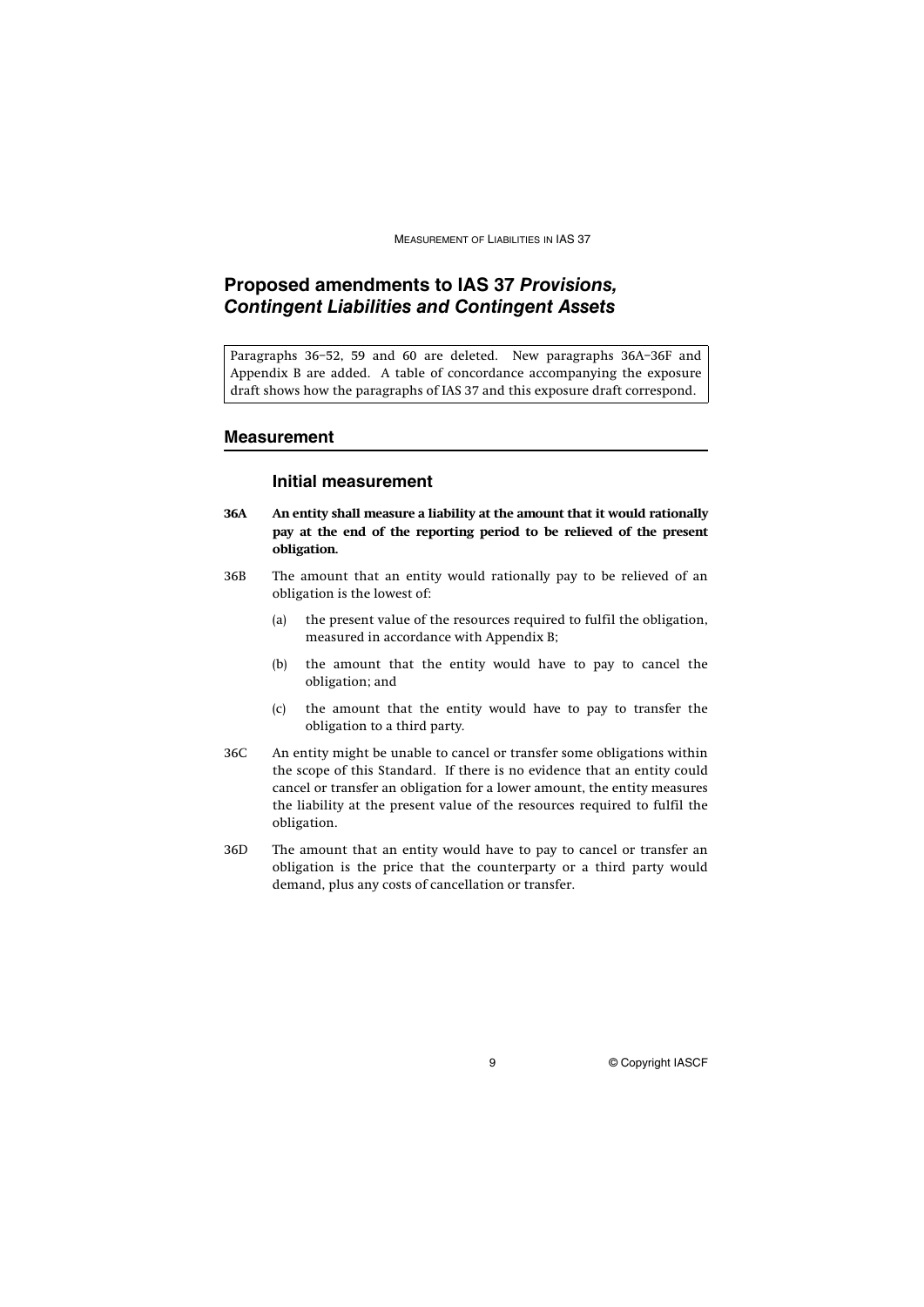## **Subsequent measurement**

- **36E An entity shall adjust the carrying amount of a liability at the end of each reporting period to the amount that it would rationally pay to be relieved of the present obligation at that date.**
- 36F Changes in the carrying amount of a liability resulting from the passage of time are recognised as a borrowing cost.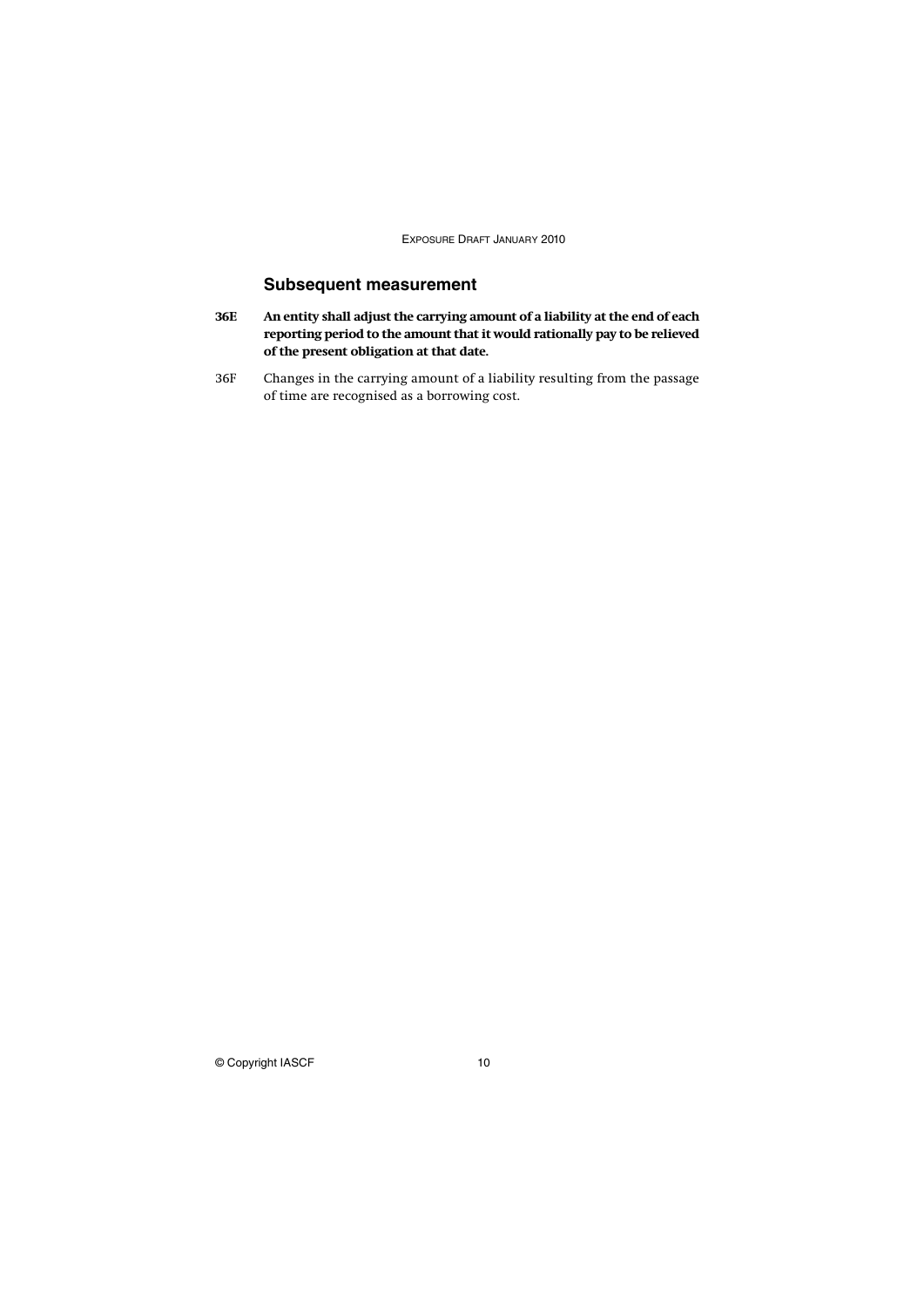## **Appendix A Defined terms**

*This appendix is an integral part of the [draft] Standard.* 

| liability        | A present obligation of the entity arising from past<br>events, the settlement of which is expected to result in<br>an outflow from the entity of resources embodying<br>economic benefits. |  |
|------------------|---------------------------------------------------------------------------------------------------------------------------------------------------------------------------------------------|--|
| onerous contract | A contract in which the unavoidable costs of meeting<br>the obligations under the contract exceed the<br>economic benefits expected to be received under it.                                |  |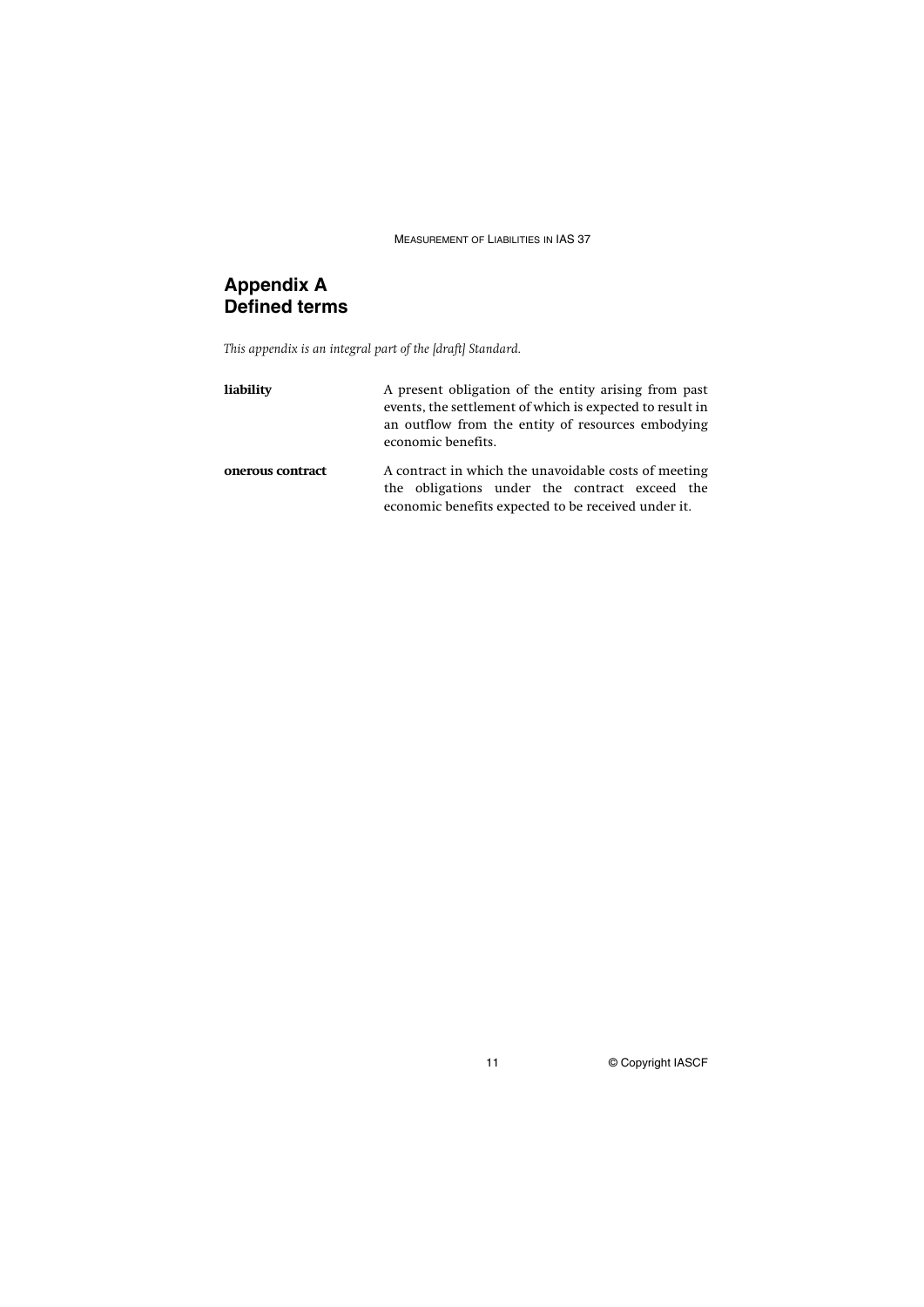## **Appendix B Measuring the present value of the resources required to fulfil an obligation**

*This appendix is an integral part of the [draft] Standard.*

#### **The elements of the calculation**

- B1 The present value of the resources required to fulfil an obligation shall be estimated taking into account:
	- (a) the expected outflows of resources and the time value of money see paragraphs B2–B14; and
	- (b) the risk that the actual outflows of resources might ultimately differ from those expected—see paragraphs B15–B17.

#### **Expected outflows of resources and time value of money**

### **Expected present value technique**

- B2 The amount or timing of the outflows of resources required to fulfil an obligation might be uncertain. In other words, more than one outcome might be possible. All possible outcomes affect the amount that an entity would rationally pay to be relieved of an obligation. The more likely it is that any particular outcome will occur, the greater the effect that the outcome has on the amount that the entity would rationally pay. Thus, if the outcome is conditional on the occurrence or non-occurrence of uncertain future events, the measurement of the liability reflects the uncertainty about these events.
- B3 The range of outcomes and their effects shall be taken into account by estimating the expected present value of the outflows. Estimating the expected present value involves:
	- (a) identifying each possible outcome;
	- (b) making an unbiased estimate of the amount and timing of the outflows of resources for that outcome (see paragraphs B5–B13);
	- (c) determining the present value of these outflows (see paragraph B14); and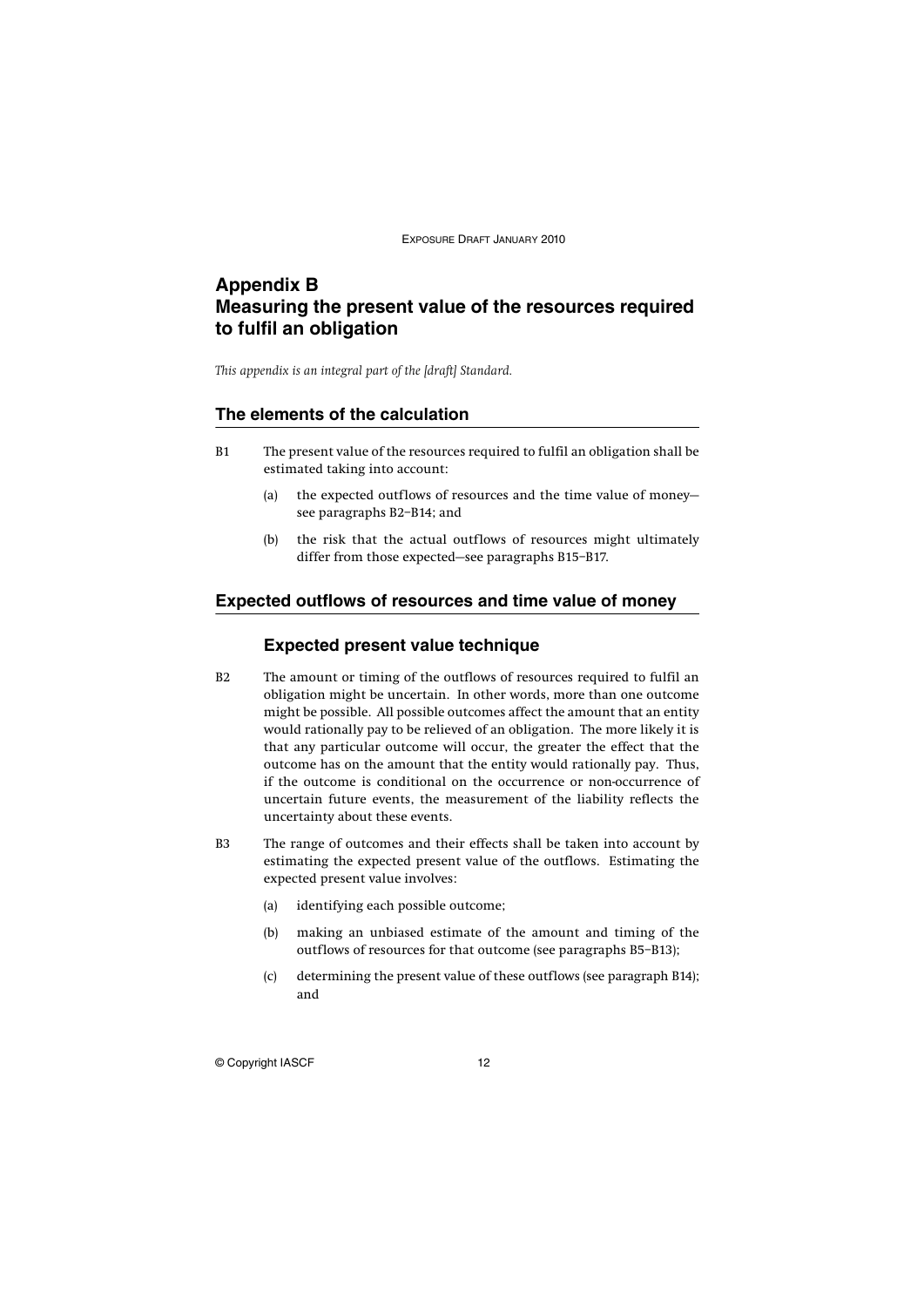(d) making an unbiased estimate of the probability of each outcome.

The expected present value is the probability-weighted average of the present values of the outflows for the possible outcomes.

B4 In some cases, an entity might have access to extensive data and be able to identify many outcomes. In other cases, the information available to the entity might be more limited. Even if there is evidence to support many outcomes, it is not always necessary to consider distributions of literally all possible outcomes using complex models and techniques. Rather, a limited number of discrete outcomes and probabilities can often provide a reasonable estimate of the distribution of possible outcomes.

## **Estimates of the outflows of resources (paragraph B3(b))**

#### **General requirements**

- B5 The estimates of the outflows of resources required to fulfil the obligation shall:
	- (a) incorporate, in an unbiased way, all available information about the amount, timing and probability of the relevant future outflows.
	- (b) be consistent with observable market prices, if such prices are available.

#### **Relevant future outflows**

B6 The relevant future outflows are those that affect the amount that the entity would rationally pay to be relieved of the present obligation.

Obligations fulfilled by making payments to the counterparty

- B7 If the obligation will be fulfilled by making payments to the counterparty, the relevant outflows include:
	- (a) payments to the counterparty; and
	- (b) associated costs, such as external legal fees or the costs of an in-house legal department attributable to that obligation.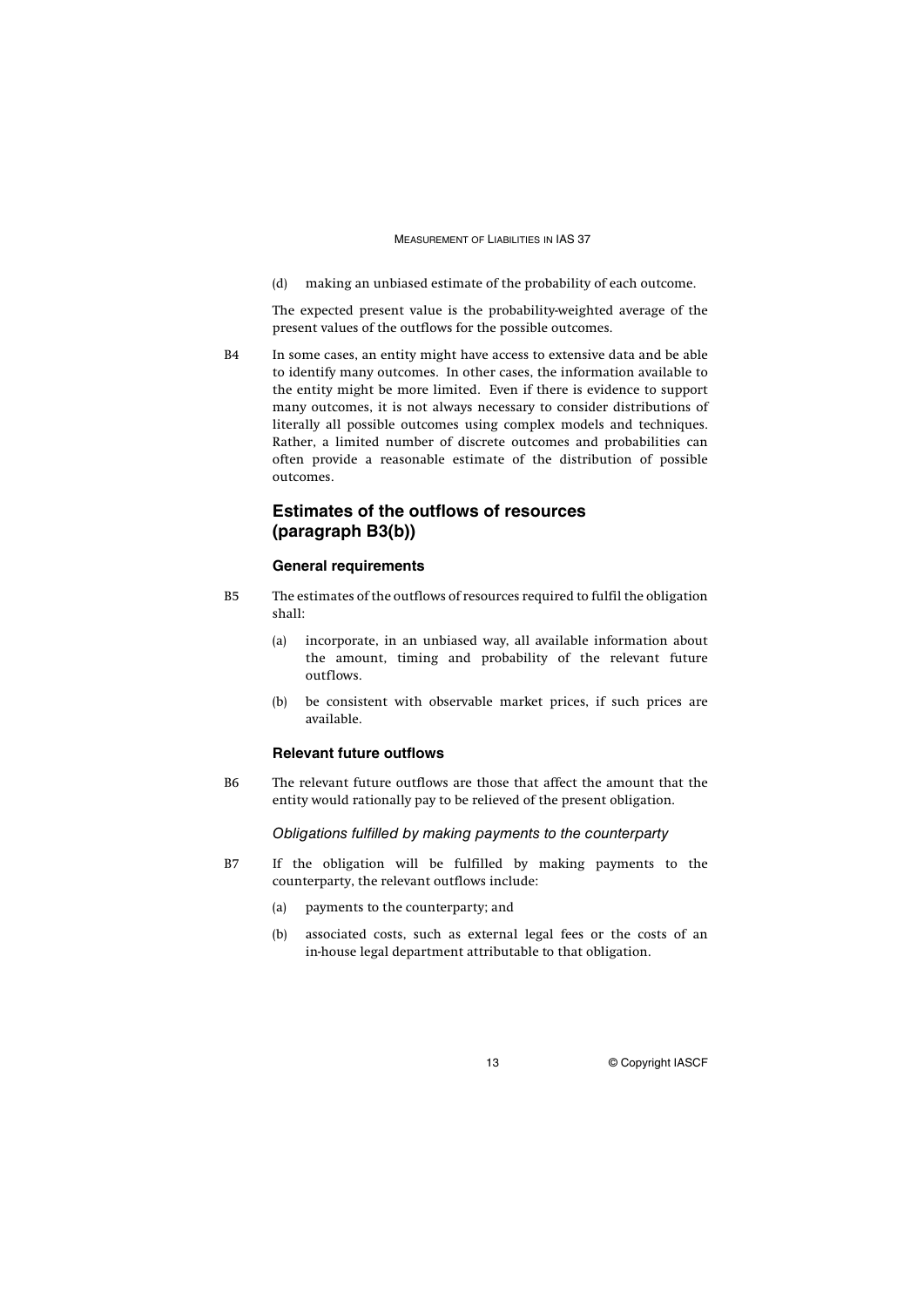#### Obligations fulfilled by undertaking a service

- B8 Some types of obligation will be fulfilled by undertaking a service at a future date. Subject to the exception in paragraph B9, the relevant outflows for such obligations are the amounts that the entity would rationally pay a contractor at the future date to undertake the service on its behalf:
	- (a) if there is a market for a service, the amount is the price that the entity estimates a contractor would charge at the future date to undertake the service on the entity's behalf.
	- (b) if there is not a market for the service, the entity estimates the amount it would charge another party at the future date to undertake the service. The estimates shall include the costs the entity expects to incur and the margin it would require to undertake the service for the other party.
- B9 If the obligation is an onerous contract arising from a transaction within the scope of IAS 18 *Revenue* or IFRS 4 *Insurance Contracts*, the relevant future outflows are the costs the entity expects to incur to fulfil its contractual obligations.

Income tax

B10 The relevant outflows are measured before tax because IAS 12 *Income Taxes* applies to the tax consequences.

#### **Sources of evidence**

B11 The estimates of the amount, timing and probability of the future outflows are determined by the judgement of the management of the entity, supplemented by experience with similar transactions and, in some cases, input from independent experts. Management needs to ensure that it has used all available evidence to identify the range of possible outcomes and the outflows associated with each, giving more weight to evidence that is more persuasive. The evidence considered includes any additional information provided by events after the reporting period, but only to the extent that the information relates to the obligation existing at the end of the reporting period.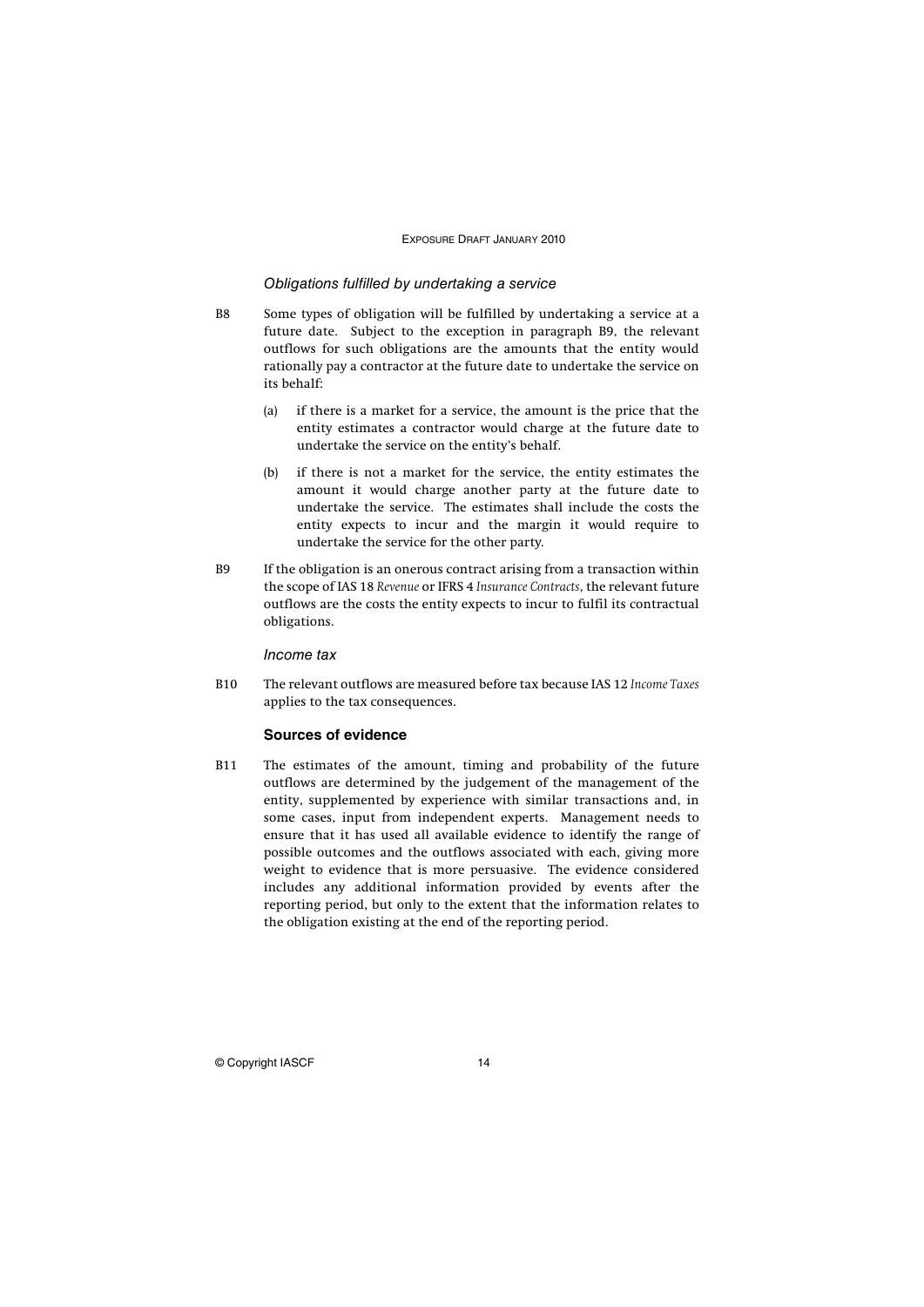#### **Future events**

- B12 An entity takes into account future events that might affect the outflows of resources required to fulfil the present obligation. For example, an entity's experience might indicate that contractor prices for cleaning up a site might reduce in the future as a result of advances in technology. The entity would identify an outcome in which the new technology is available. On the basis of evidence about that technology, it would estimate the effects of the technology on future prices and the probability of the outcome occurring.
- B13 An entity takes into account future events that might affect the outflows of resources without changing the nature of the obligation. However, an entity does not take into account future events—such as a change in legislation—that would change or discharge the present obligation or create new obligations.

## **Present value (paragraph B3(c))**

- B14 The expected outflows shall be discounted to their present value using rates that reflect:
	- (a) current market assessments of the time value of money; and
	- (b) risks specific to the liability (but only if and to the extent that the risks are taken into account by adjusting the discount rate rather than by the other methods discussed in paragraph B16).

## **Risk**

- B15 An entity shall consider the risk that the actual outflows of resources might ultimately differ from those expected. A risk adjustment measures the amount, if any, that the entity would rationally pay in excess of the expected present value of the outflows to be relieved of this risk.
- B16 A risk adjustment can be included by:
	- (a) adjusting estimates of the future outflows,
	- (b) adjusting the rate used to discount the future outflows to their present values, or
	- (c) calculating the expected present value of the future outflows and adding a risk adjustment to the amount so calculated.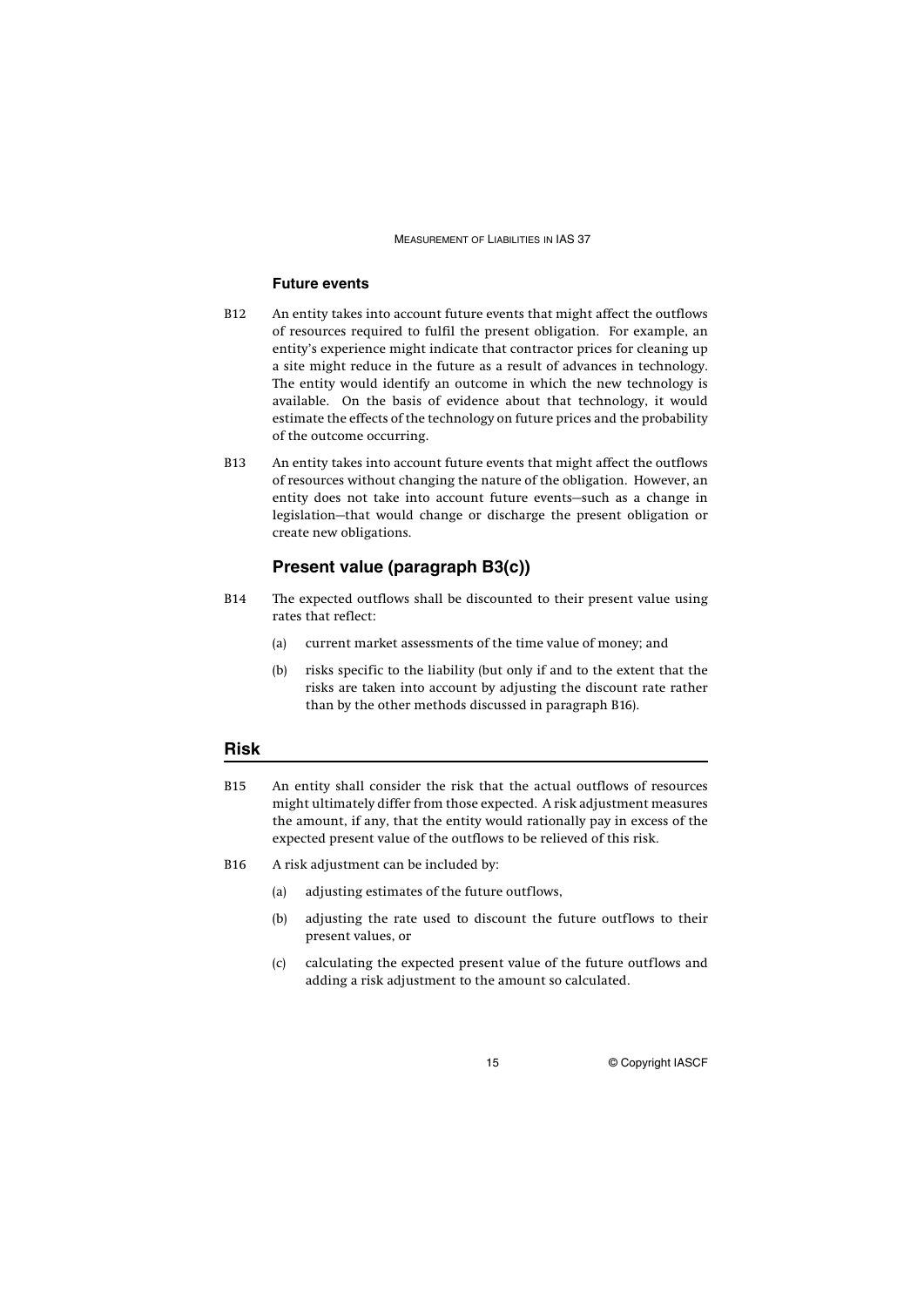The most appropriate method of including a risk adjustment depends on the nature of the risk and the pattern of the estimated future outflows. If the risk adjustment for a liability is included by adjusting the discount rate, the adjusted discount rate is typically lower than a risk-free rate.

B17 Caution is needed in making judgements under conditions of uncertainty, so that liabilities are not understated. However, uncertainty does not justify deliberate overstatement of liabilities. Care is needed to avoid duplicating adjustments for risk with consequent overstatement of the liability. For example, if the estimated outflows for a particularly adverse outcome are increased to take account of risk, that outcome is not then also treated as more probable than is realistically the case. Similarly, the discount rate does not reflect risks for which future cash flow estimates have been adjusted.

### **Subsequent measurement**

- B18 Paragraph 36E requires an entity to adjust the carrying amount of a liability at the end of each reporting period to the amount that the entity would rationally pay to be relieved of the present obligation at that date. Remeasurement of the present value of the resources required to fulfil the obligation takes into account changes in estimates of:
	- (a) the expected outflows of resources;
	- (b) market assessments of the time value of money; and
	- (c) the risk that the actual outflows of resources might ultimately differ from those expected.

Changes in estimates of the expected outflows of resources could arise from changes in estimates of the amount of the outflows associated with a particular outcome, the timing of those outflows and the probability of the outcome occurring.

B19 Estimates are subjective. It is important not only that estimates faithfully represent conditions at the end of the reporting period, but also that changes in estimates faithfully represent changes in conditions during the period.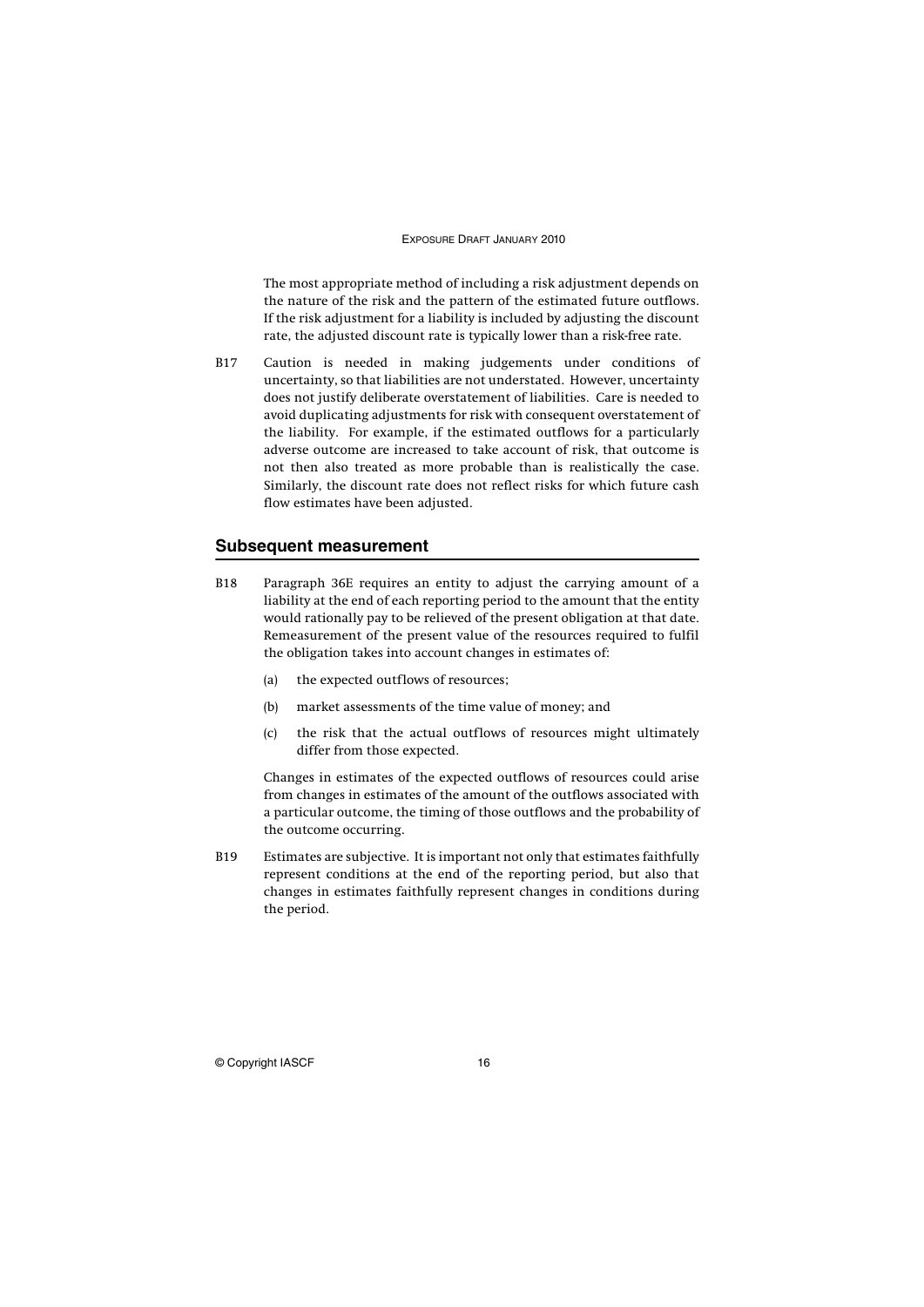## **Approval by the Board of** *Measurement of Liabilities in IAS 37* **published in January 2010**

The exposure draft *Measurement of Liabilities in IAS 37* was approved for publication by nine of the fifteen members of the International Accounting Standards Board. Messrs Cooper, Danjou, Engström, Kalavacherla, Smith and Zhang voted against its publication. Their alternative views are set out after the Basis for Conclusions.

Sir David Tweedie Chairman Stephen Cooper Philippe Danjou Jan Engström Patrick Finnegan Robert P Garnett Gilbert Gélard Amaro Luiz de Oliveira Gomes Prabhakar Kalavacherla James J Leisenring Patricia McConnell Warren J McGregor John T Smith Tatsumi Yamada Wei-Guo Zhang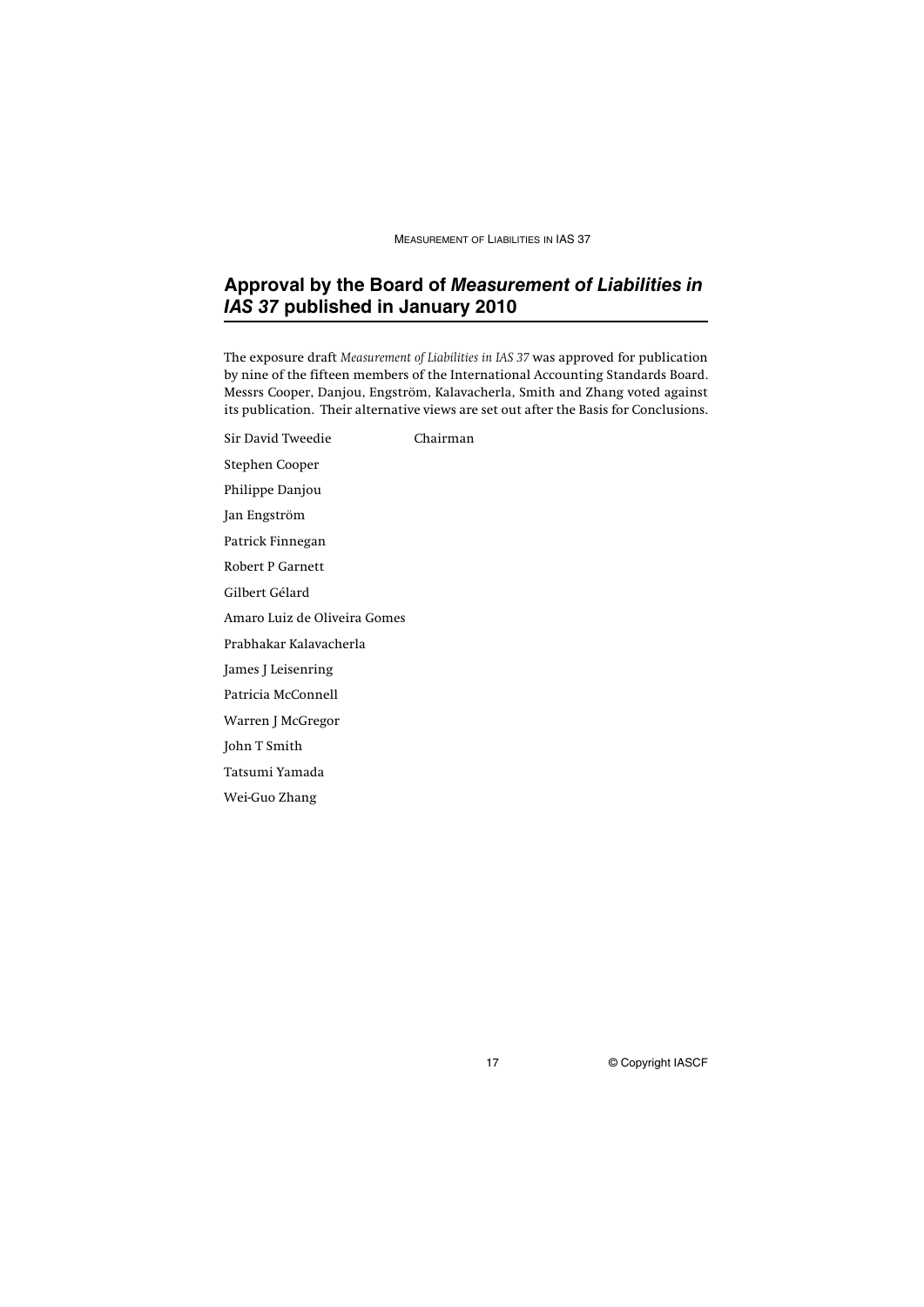## **Basis for Conclusions**

*This Basis for Conclusions accompanies, but is not part of,* Measurement of Liabilities in IAS 37*.*

BC1 This Basis for Conclusions summarises the considerations of the International Accounting Standards Board in reaching the conclusions in the exposure draft *Measurement of Liabilities in IAS 37*. Individual Board members gave greater weight to some factors than to others.

#### **Proposals in 2005 exposure draft**

- BC2 In June 2005 the Board published an exposure draft of proposed amendments to IAS 37 *Provisions, Contingent Liabilities and Contingent Assets* and IAS 19 *Employee Benefits* ('the 2005 exposure draft'). The amendments proposed in that exposure draft focused on the recognition requirements in IAS 37. However, the Board also took the opportunity to propose other amendments, including proposals to clarify the IAS 37 measurement requirements.
- BC3 The Board believes that the measurement requirements need to be clearer because:
	- (a) *the overall measurement objective is ambiguous*. Liabilities within the scope of IAS 37 typically have uncertain outcomes. Paragraph 36 of IAS 37 requires entities to measure the liabilities at 'the best estimate of the expenditure required to settle the present obligation at the end of the reporting period'. The term 'best estimate' is ambiguous. Accountants often use it to mean 'most likely outcome'. However, paragraph 37 describes it as 'the amount that an entity would rationally pay to settle the obligation at the end of the reporting period or to transfer it to a third party at that time'. Rationally, an entity would pay an amount that is not based solely on the most likely outcome. Rather, it would pay an amount that reflects the probability-weighted average of all possible outcomes. This amount is known as the 'expected value' of the outflows.
	- (b) *additional guidance in IAS 37 does not resolve the ambiguity*. Paragraph 40 states that the best estimate of a single obligation might be the individual most likely outcome. However, it adds that if other outcomes are mostly higher or mostly lower than the most likely outcome, the best estimate will be a higher or lower amount.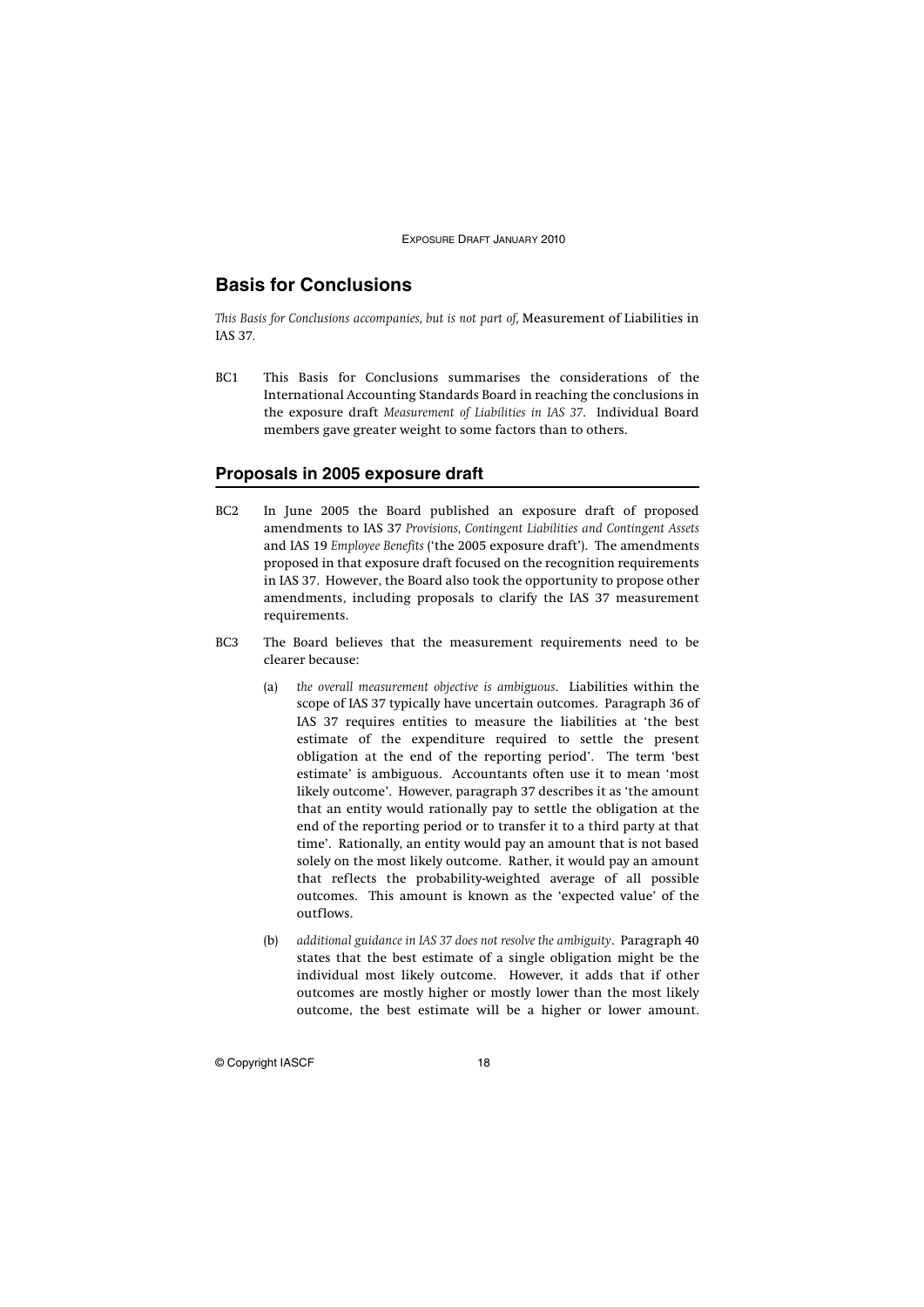Arguably, this guidance permits measurements based on the most likely outcome only if that outcome is a reasonable estimate of expected value, ie because it is in the middle of the range of possible outcomes. However, many people read it as permitting any individual obligation to be measured by reference to its most likely outcome, possibly with some adjustment if much better or worse outcomes are possible.

- (c) *as a result of the ambiguity, practices vary. This makes it difficult for investors and analysts to compare the financial position of different entities:*
	- (i) entities often measure single obligations on the basis of the most likely outcome, sometimes adjusted to take into account much better or worse outcomes. However, some interpret the term 'best estimate' as permitting measurements based on expected value, or on the minimum or maximum amount in the range of possible outcomes.
	- (ii) entities also include different costs in the estimates of the outflows required to fulfil non-monetary obligations: some include only incremental costs; some include all direct costs; some add indirect costs and overheads; and others estimate the amounts they would pay contractors to fulfil the obligation.
- BC4 To address those deficiencies, the Board proposed in the 2005 exposure draft:
	- (a) to delete the term 'best estimate' from IAS 37.
	- (b) to specify more prominently that the objective is to measure the amount that an entity would rationally pay at the end of the reporting period to settle a present obligation or transfer it to a third party. This objective is based on existing but often overlooked guidance in IAS 37.
	- (c) to clarify that, to meet the objective, entities should take into account the probability-weighted average of the possible outcomes, not only the most likely outcome.

#### **Feedback on the 2005 exposure draft**

BC5 The proposals would have required many entities to change the way in which they measure liabilities within the scope of IAS 37. Many respondents criticised the measurement proposals on the grounds that: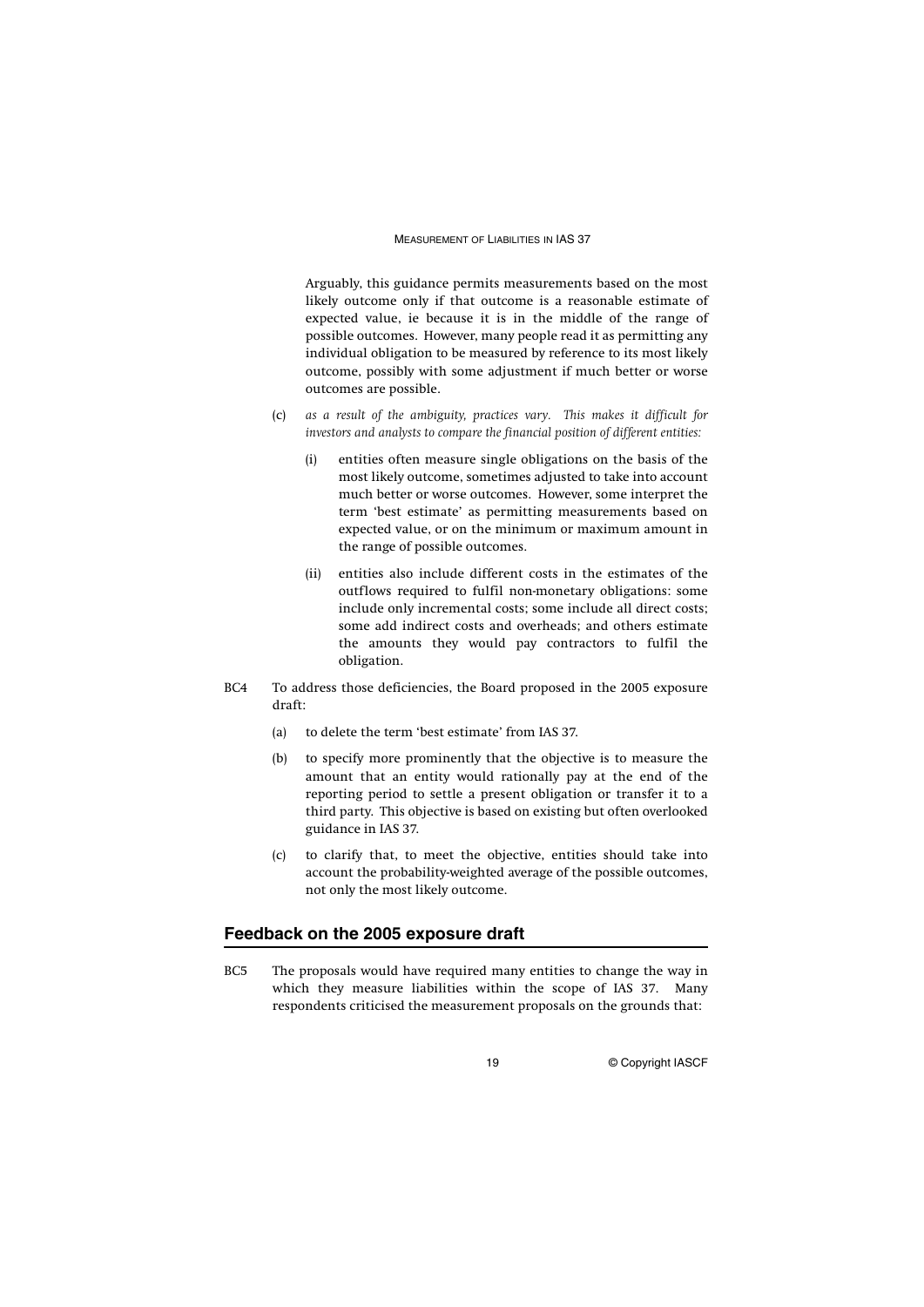- (a) the measurement objective was still unclear. It was unclear:
	- (i) whether 'settle' meant fulfil or cancel;
	- (ii) whether a settlement amount might differ from a transfer amount;
	- (iii) if they were different, which of the two amounts should be the basis of the measurement; and
	- (iv) whether and how an entity should estimate the transfer amount for a liability that is impossible or prohibitively expensive to transfer.
- (b) the amount that an entity would pay to cancel or transfer an obligation today is not a relevant measure for liabilities within the scope of IAS 37. Entities are more likely to discharge such liabilities by fulfilling the obligations when they become due.
- (c) measurements based on expected values are less relevant, less reliable and more complex (and hence costly) than those based on the most likely outcome.
- (d) the 2005 exposure draft did not propose any guidance on the types of cost that entities should include in estimates of future outflows. Therefore, inconsistencies in practice would remain.

### **The Board's responses to the feedback**

- BC6 Responding to these criticisms, the Board now proposes:
	- (a) to clarify the overall measurement objective (see paragraphs BC9 and BC10);
	- (b) to emphasise that the objective does not require entities to measure liabilities at hypothetical transfer or cancellation prices (see paragraph BC11);
	- (c) to add more guidance on applying expected value techniques—in particular illustrating how the calculations need not be as complex as some people might expect (see paragraphs B2–B4 of Appendix B to the draft Standard); and
	- (d) to specify how an entity should identify and measure relevant future outflows (see paragraphs BC19–BC27 below).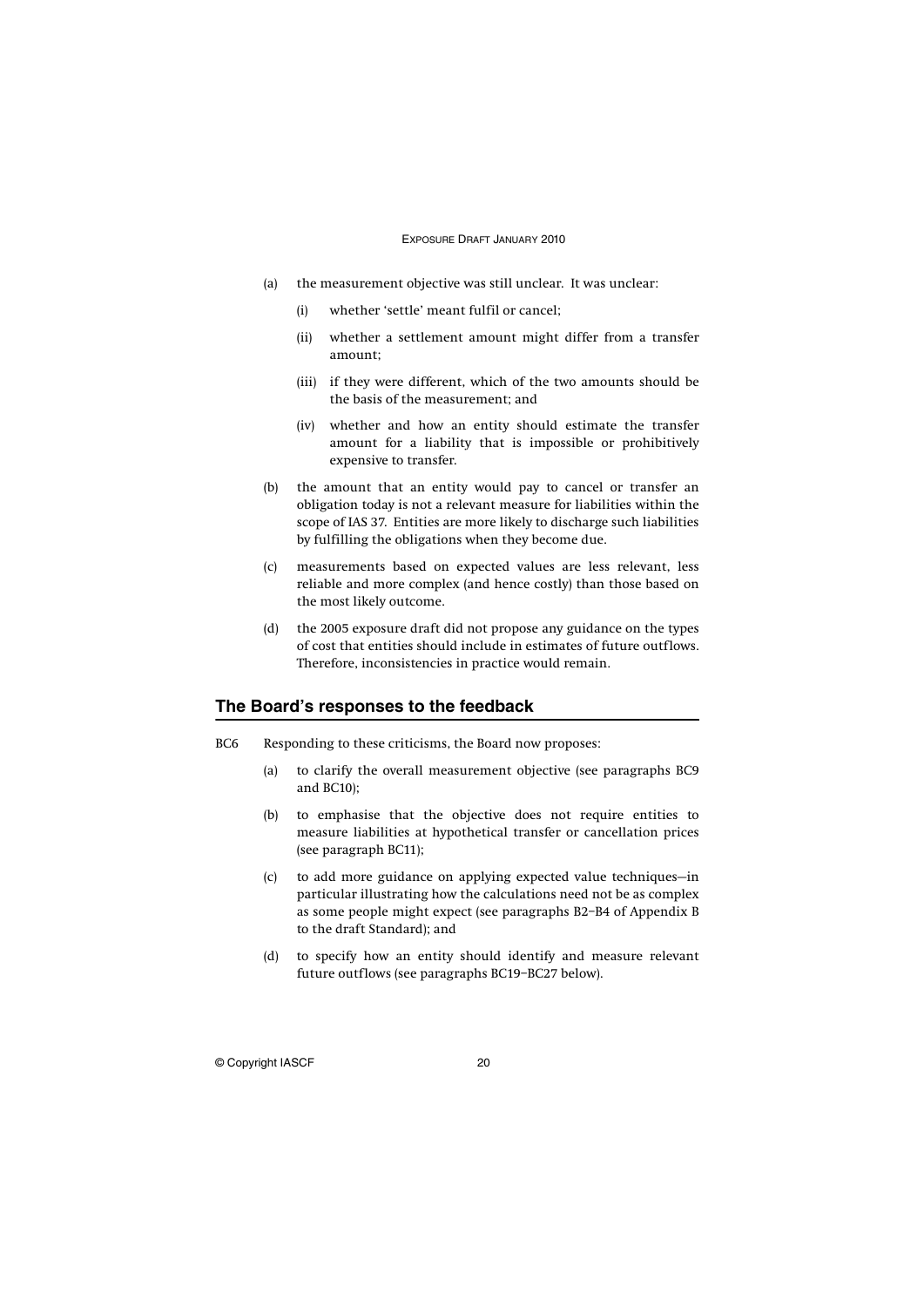- BC7 The Board considered the criticisms of its proposal to require measurements to be based on expected values rather than the most likely outcomes. However, it did not accept the criticisms and has retained the proposal. The Board explains its reasons in paragraphs BC12–BC18. Having considered the criticisms on several occasions since publishing the exposure draft, the Board does not intend to revisit them. So it has not invited comments on this aspect of the proposals.
- BC8 The only other significant changes that the Board now proposes to the IAS 37 measurement requirements relate to the treatment of future events. The current proposals are the same as those in the 2005 exposure draft, with some points clarified further. They are explained in paragraphs BC28 and BC29.

#### **Proposals in this exposure draft**

## **Measurement objective (paragraphs 36A–36D)**

- BC9 Paragraph 36A of the draft standard proposes that an entity should measure a liability at the amount that it would rationally pay at the end of the reporting period to be relieved of the present obligation. Paragraph 36B goes on to propose that this amount is the lowest of:
	- (a) the present value of the resources required to fulfil the obligation;
	- (b) the amount that the entity would have to pay to cancel the obligation; and
	- (c) the amount that the entity would have to pay to transfer the obligation to a third party.
- BC10 In the Board's view, these proposals clarify existing guidance in IAS 37, which states that liabilities should be measured at 'the amount that an entity would rationally pay to settle the obligation at the end of the reporting period or to transfer it to a third party at that time'. The Board notes that:
	- (a) the word rational implies a 'lowest of' notion; and
	- (b) the proposed requirements are consistent with the requirements for measuring impaired assets in IAS 36 *Impairment of Assets*. Both approaches capture value-maximising behaviour. An entity measures an impaired asset at the higher of value in use and fair value less costs to sell. Similarly, an entity would measure a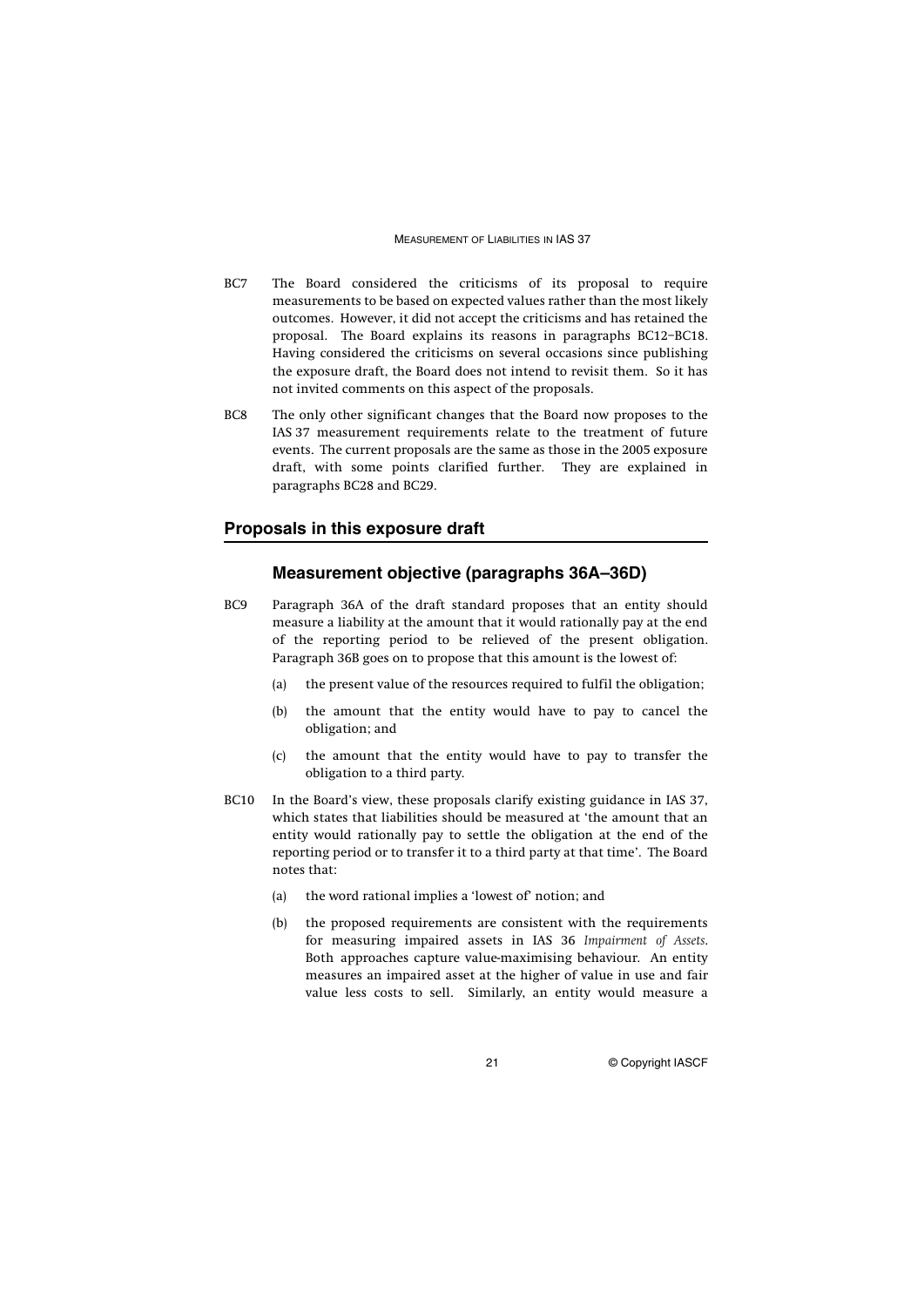liability within the scope of the proposed standard at the lowest amount payable to settle or otherwise be relieved of the liability.

BC11 Entities might be unable to cancel or transfer some liabilities within the scope of the proposed standard, or be able to transfer them only at prohibitively high prices. Many of the liabilities are statutory, rather than contractual. Furthermore, a third party might face more uncertainty about the outcome than the entity faces, and so demand a higher price to take on a liability than the entity would rationally pay. The Board does not intend that, in such circumstances, entities should seek to estimate transfer or cancellation prices. Therefore, paragraph 36C clarifies that if there is no evidence that an entity could cancel or transfer an obligation for a lower amount, the entity measures the liability at the present value of the resources required to fulfil the obligation. The Board notes that if an entity could cancel or transfer an obligation for a lower amount, it might have already done so.

## **The present value of the resources required to fulfil the obligation (Appendix B)**

#### **Requirement to measure expected value, not most likely outcome (paragraphs B2–B4)**

- BC12 Paragraph B3 proposes that if the outflows of resources required to fulfil a liability are uncertain, an entity should estimate their 'expected value', ie the probability-weighted average of the outflows for the range of possible outcomes.
- BC13 The Board proposed this requirement in the 2005 exposure draft. Many respondents opposed the proposal, arguing that:
	- (a) the expected value of the future outflows is not a relevant measure of a liability. Capital providers need information to help them predict the future cash flows of the entity. Except by coincidence, the expected value of the outflows is not an amount that the entity will pay. A more relevant measure of the liability is its most likely outcome.
	- (b) measures of expected value are less reliable than measures of the most likely outcome. They require management to assign values and probabilities to unlikely outcomes. These are the outcomes that are the most uncertain and hence prone to estimation error. To assign precise probabilities to these uncertain outcomes implies a degree of accuracy that does not exist.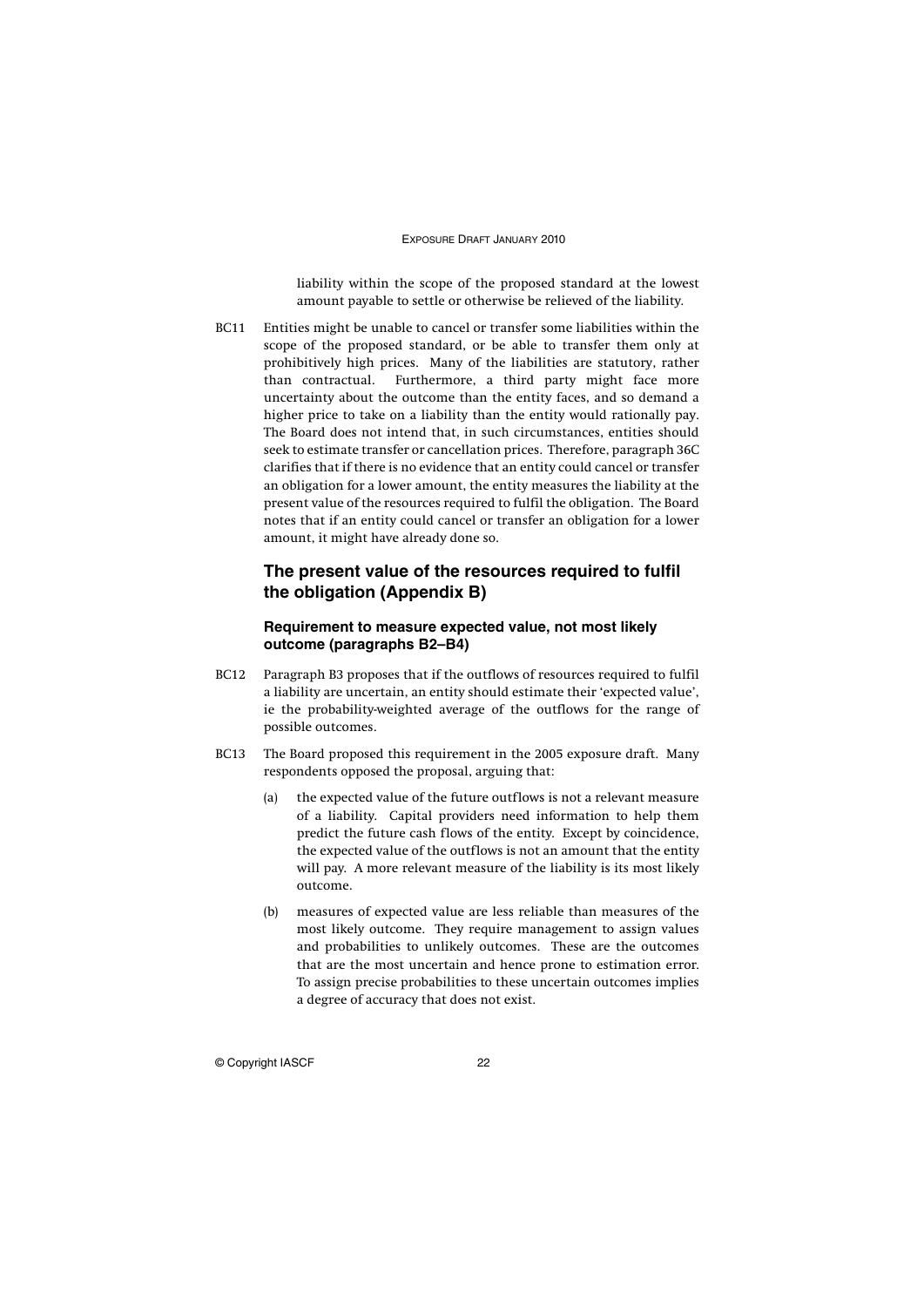- (c) the calculations are complex and the costs outweigh any benefits. Entities have to obtain more information to measure expected values than to measure most likely outcomes, and this information can be difficult to obtain. Analysts and investors need disclosures about the uncertainties surrounding the outcome of a liability—the amount recognised in the statement of financial position is of little additional benefit.
- (d) defendants in legal disputes could risk disclosing prejudicial information if required to measure liabilities at their expected values. The amount recognised in the financial statements might disclose to adversaries the amount the defendant would be willing to pay as an out-of-court settlement. Furthermore, in some jurisdictions communications between a defendant and its lawyers could lose their lawyer-client privilege if revealed to auditors. Adversaries could seek discovery of opinions about the possible outcomes.
- (e) a requirement to measure liabilities arising from legal disputes at expected value would create new differences between IFRSs and US generally accepted accounting principles (GAAP). FASB ASC Subtopic 450–20 *Loss Contingencies* requires entities to measure loss contingencies at the best estimate of the liability, or at the minimum amount in the range of possible outcomes if no individual amount in that range is a better estimate than any other amount.
- BC14 The Board does not agree that the expected value of a liability is a less relevant measure than the most likely outcome, or that disclosures are sufficient on their own:
	- (a) Investors and other capital providers need to assess the effect that an obligation has on the value of their claims to the entity's resources. Investors would not be willing to pay as much to invest in an entity that had the obligation. In measuring how much less they would pay, investors would take into account all possible outcomes, not only the most likely one.
	- (b) The management of an entity knows more than the capital providers about the uncertainties surrounding a liability. So capital providers benefit from knowing the amount at which the management of an entity quantifies the entity's obligations.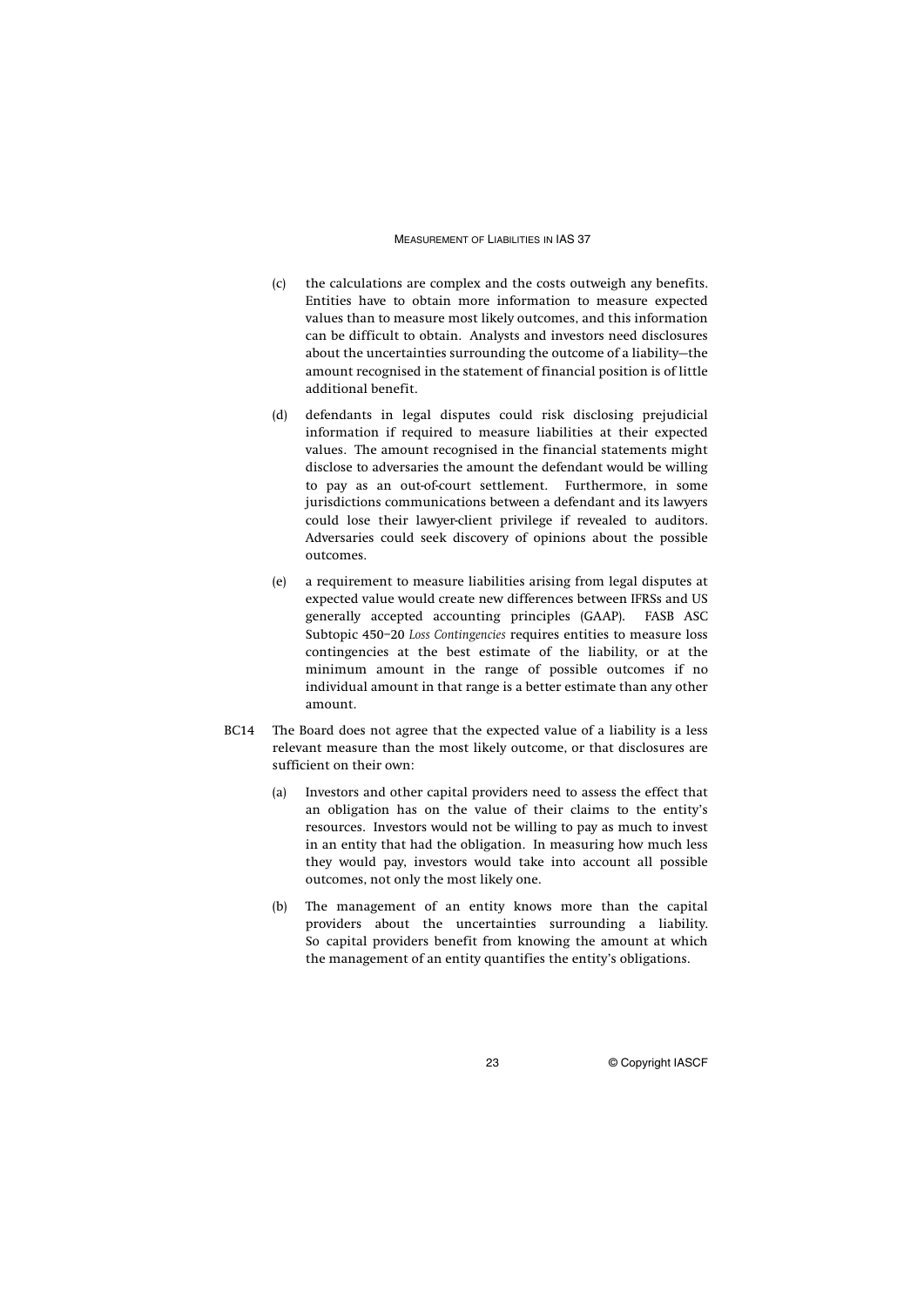- BC15 Nor does the Board accept that estimates of expected value are less reliable than estimates of most likely outcome:
	- (a) Some think of 'reliability' as referring to the proximity of the estimate of the liability to the actual cash flow subsequently required to settle it. But a difference between the measurement of a liability at one date and the outflows required at a later date is not an indication that the measurement of the liability was wrong. The objective is to measure the liability at the end of the reporting period and to depict the uncertainties at that date, not to predict the entity's future outflows.
	- (b) Many liabilities within the scope of IAS 37 are inherently uncertain and hence prone to a degree of estimation error. However, estimates of expected values are not necessarily less reliable than estimates of the most likely outcome. The main inputs to the calculations—ie the likely future outflows and their timing—are similar. Indeed, measurements that take into account the range of possible outcomes can be less sensitive to estimation error than those that attempt to pinpoint the individual most likely outcome.
	- (c) There may be some, extremely rare, situations in which the outcome of a liability—possibly a major unprecedented lawsuit—is so uncertain that the expected value (and probably also the most likely outcome) cannot be measured reliably. IAS 37 allows for such situations—and the proposed new standard will continue to allow for such situations—by requiring liabilities to be recognised only if they can be measured reliably.
- BC16 The Board considered suggestions that a requirement to measure expected values would be unduly onerous. However, the Board believes that the inputs and models that preparers would need to achieve the overall measurement objective (ie the amount that the entity would pay to be relieved of the obligation) are similar to those they already use to make business decisions. The management of an entity facing legal proceedings needs to obtain evidence of the range of possible outcomes and their probabilities to make decisions about whether to offer an out-of-court settlement and, if so, what amount to offer. Similarly, the management of an entity investing in plant needs to consider the uncertainties surrounding future costs of decommissioning and dismantling plant when making investment appraisal decisions.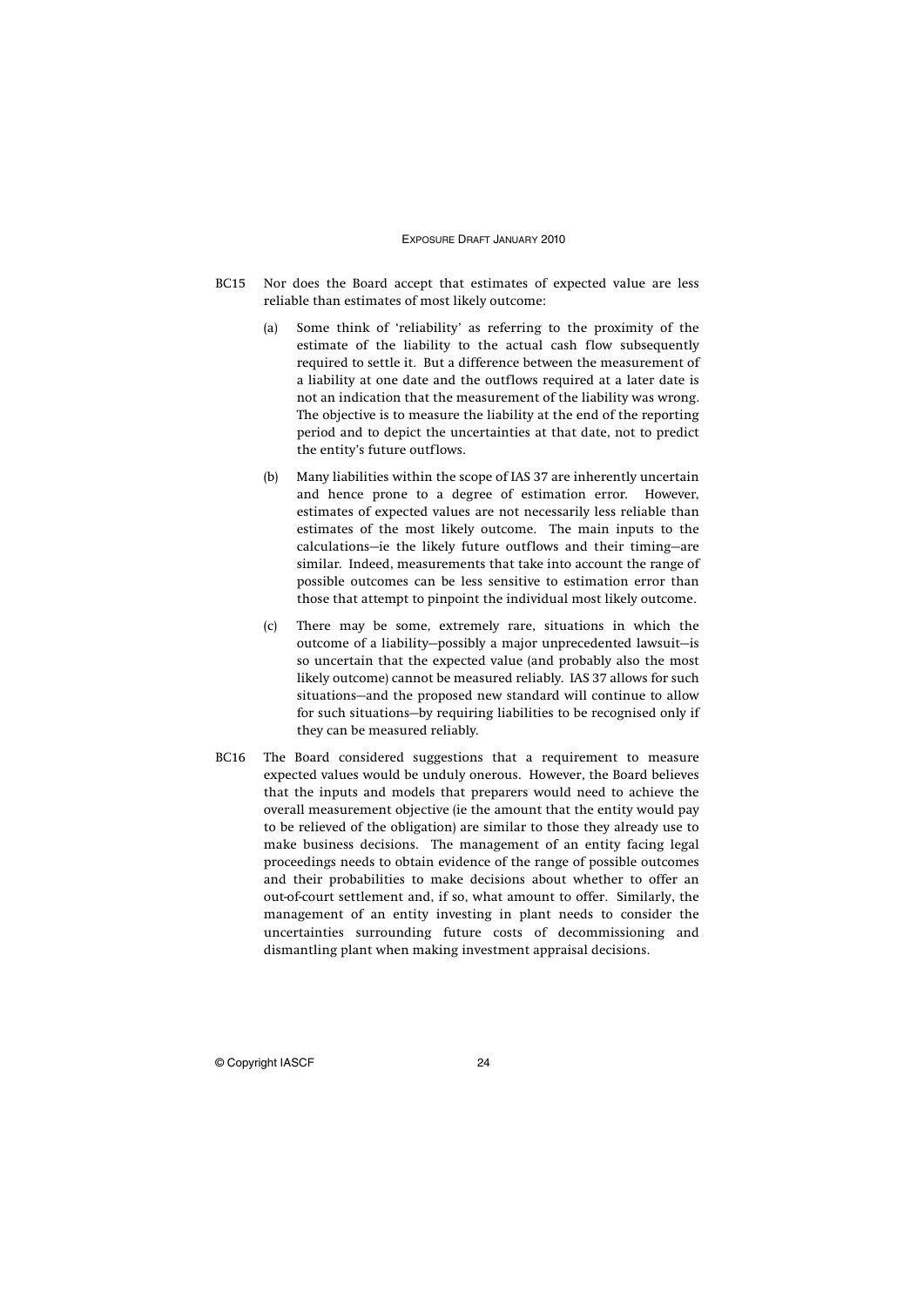- BC17 The Board has concluded that the proposed measurement requirements will not significantly increase any risk that defendants in lawsuits will disclose prejudicial information to their adversaries:
	- (a) Arguably, an entity's estimate of the expected value of a litigation liability, which takes into account the range of different assumptions and inputs, is less revealing than its estimate of the most likely outcome. Moreover, IAS 37 does not require entities to disclose the amount they have recognised for each individual dispute. It requires entities to disclose only the total amounts recognised for each class of liability.
	- (b) Risks associated with loss of lawyer-client privilege exist whether legal opinions concern the most likely outcome or the expected value of the outcomes. Discovery of opinions needed to support an expected value measurement would not be significantly more damaging than discovery of opinions needed to support existing judgements about the most likely outcome.
- BC18 Finally, the Board acknowledges that the measurement requirements proposed in IAS 37 are different from US GAAP requirements. However, the Board does not agree that requiring entities to measure liabilities on the basis of their most likely outcome would contribute to convergence:
	- (a) The recognition threshold for litigation liabilities in US GAAP is so high that relatively few liabilities are recognised. Therefore, differences in the measurement requirements would have limited impact in practice. FASB ASC Subtopic 450–20 requires entities to recognise a loss contingency if it is 'probable' that a liability has been incurred. The American Bar Association's *Statement of Policy Regarding Lawyers' Responses to Auditors' Requests for Information* advises that an unfavourable outcome is probable only if 'the prospects for success by the client in its defense are judged to be slight'.
	- (b) Applying FASB ASC Subtopic 450–20, entities do not always measure loss contingencies by reference to the most likely outcome. If they judge that no individual amount in that range of reasonably possible outcomes is a better estimate than any other amount, they recognise the minimum amount in the range.
	- (c) US GAAP requires some liabilities to be measured at amounts based on expected values. For example, FASB ASC Subtopic 410–20 *Asset Retirement Obligations* requires entities to measure asset retirement obligations initially at fair value and states that 'an expected present value technique will usually be the only appropriate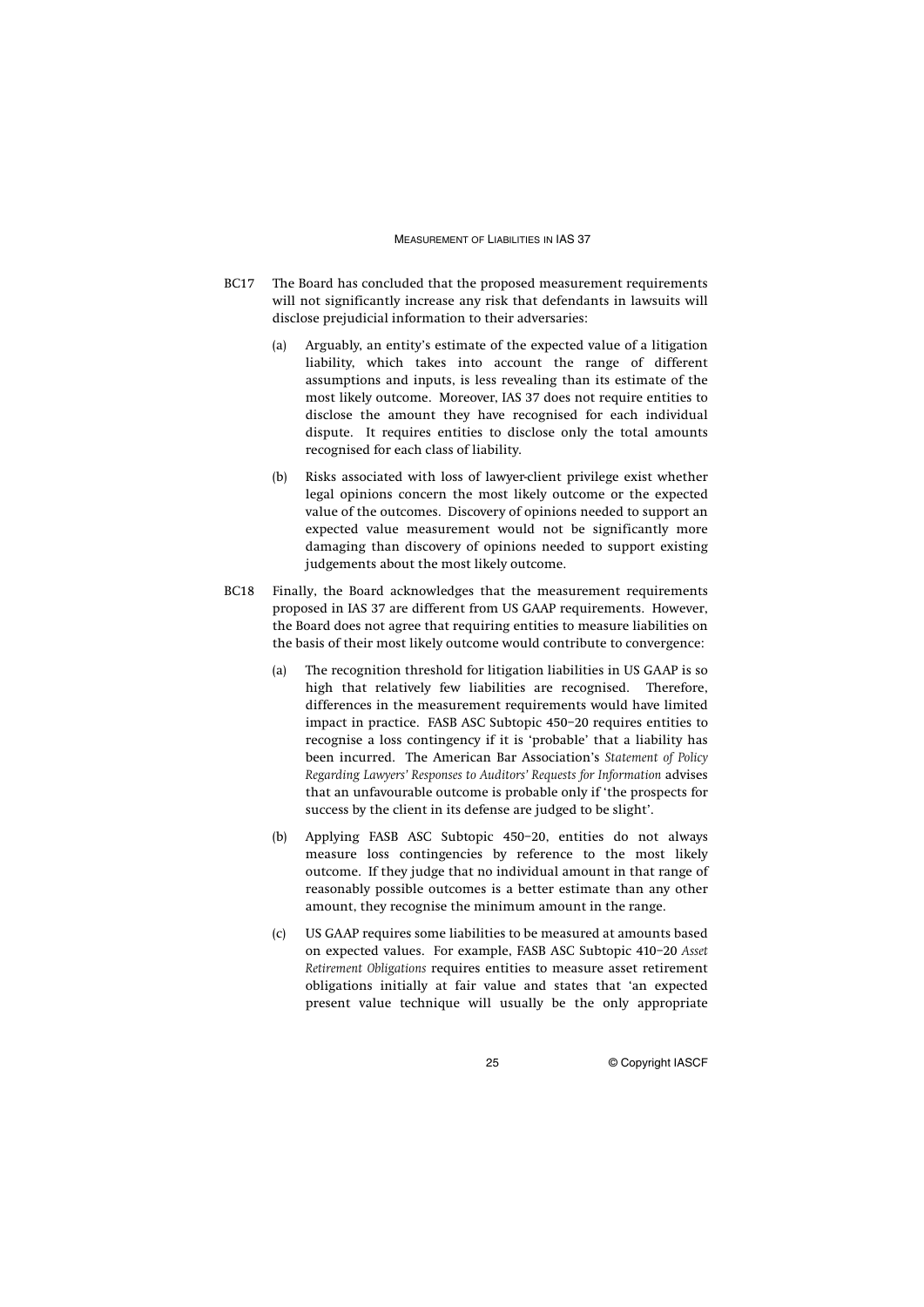technique with which to estimate the fair value'. Requiring liabilities within the scope of the proposed standard to be measured at their most likely outcomes would increase differences between US GAAP and IFRS requirements for asset retirement obligations.

#### **Relevant future outflows**

#### Obligations to undertake services (paragraph B8)

- BC19 Some obligations within the scope of IAS 37 are fulfilled by undertaking an activity or service—such as decommissioning plant—at a future date. The Board considered whether the outflows of resources required to fulfil such an obligation would be:
	- (a) the expected costs of undertaking the service; or
	- (b) the value of the service, ie the amount that an entity would rationally pay a contractor to undertake the service on its behalf.
- BC20 In favour of measuring the future outflows at the expected costs of undertaking the service, some argue that:
	- (a) the amount that a contractor would charge includes a profit margin. Thus if an entity measures a service by reference to contractor prices and then performs the service itself, it recognises a profit when if fulfils its obligation. This is inappropriate because entities receive no proceeds for fulfilling liabilities within the scope of IAS 37.
	- (b) investors want information that helps them estimate the actual future cash flows, not the 'opportunity' cash flows.
	- (c) in the absence of a market for the service, an entity would have to estimate contractor prices using its own estimates of its future costs and adding its own estimates of its required profit margin. The amount of profit would be difficult to define, subjective and open to manipulation. The resulting measurement would not be reliable.
	- (d) the Board does not need to specify market prices to overcome current divergence in practice and impose discipline on measurements. Instead it could provide guidance in IAS 37 on the costs that ought to be included. IAS 2 *Inventories* provides guidance on the costs that should be included in measurement of inventories. IAS 37 could take a similar approach.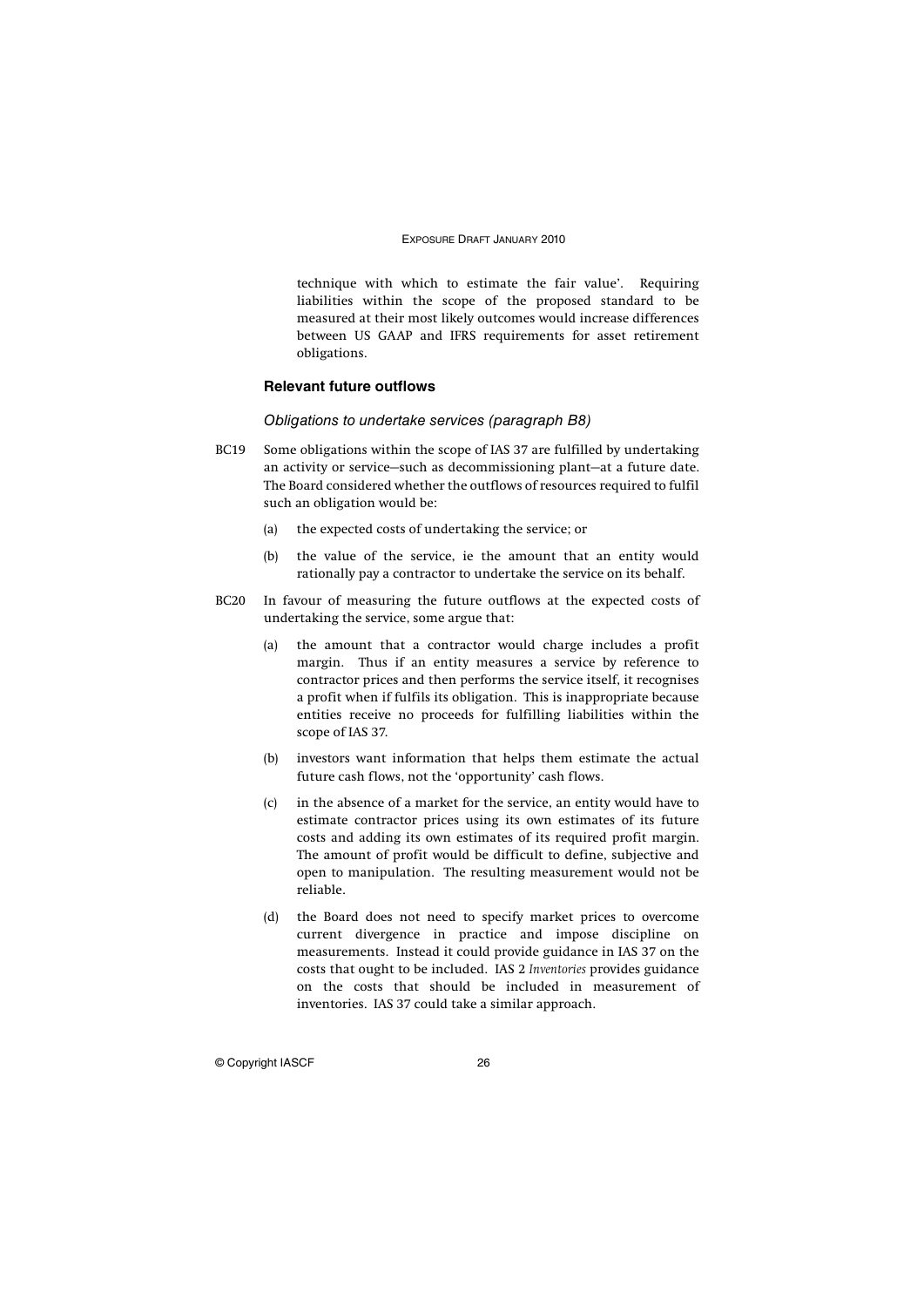- (e) a requirement to determine contractor prices would be impracticable. Entities would need to obtain external quotes for outsourcing work that they fully intended to carry out themselves.
- BC21 Those in favour of measuring the future outflows by reference to the amount the entity would rationally pay a subcontractor to undertake the service reason that:
	- (a) there is a market for most types of service. So, in most situations preparers of financial statements can measure the value of services by reference to observable market prices—they do not have to use their own estimates of costs and margins. The discipline of using market prices reduces subjectivity in measurements. It ensures that similar liabilities are measured at similar amounts irrespective of the preparer's assumptions about the extent to which the entity will employ internal resources rather than contractors to fulfil the obligation. Because many of the obligations will not be fulfilled for some time, intentions could change.
	- (b) unlike measurements based on cost, measurements based on prices have a clear measurement objective, ie the price at which a transaction would take place. Therefore, there is no need for rules on which costs should be included in the measurement, ie on the extent to which entities should include indirect costs and allocate overheads. Any such rules would be essentially arbitrary and, unless very detailed, would not address all situations and could lead to calls for further interpretation.
	- (c) preparers of financial statements would not have to obtain quotes from contractors for each individual obligation. Rather, they would use the same benchmark data about contractor prices that they would have obtained to help them reach rational business decisions about which activities to outsource. Calculations based on contractor prices could be easier to prepare and verify than those based on accumulations of costs and allocations of overheads.
	- (d) the overall measurement objective in IAS 37 is to estimate the amount the entity would rationally pay to be relieved of an obligation. If an entity has an obligation to undertake a service in the future, the amount that it would rationally pay to avoid that obligation would reflect the value—not just the cost—of the resources that it will have to sacrifice to fulfil the obligation. A liability measured in this way provides relevant information to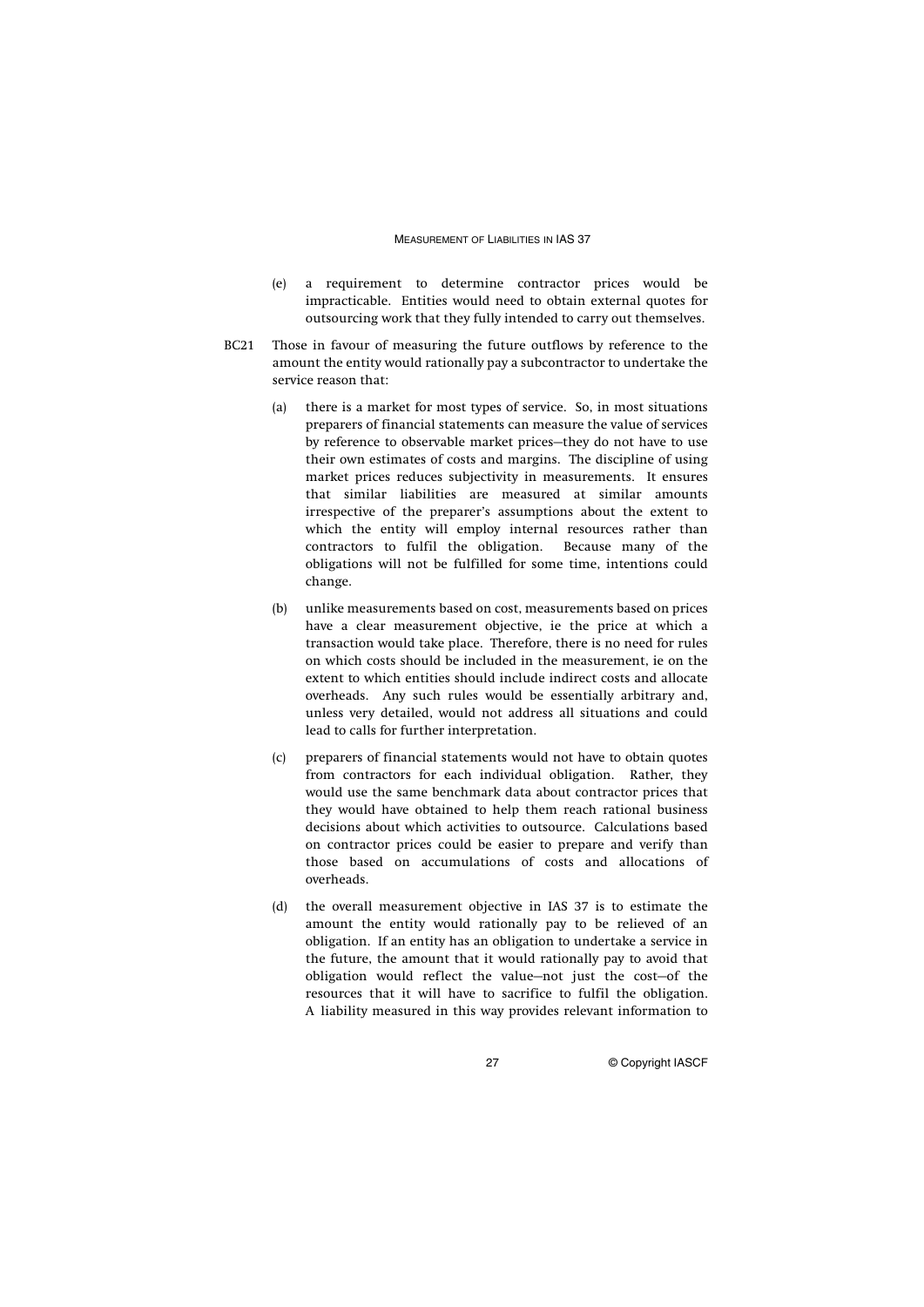capital providers—it measures the effect of the obligation on the entity as a whole.

- (e) if an entity measures a liability at cost, it recognises no profit when it carries out the activities necessary to fulfil the liability. However, all of an entity's activities are necessary for it to generate revenue and create value for the capital providers. For example, to produce and sell oil, an entity must construct, operate and decommission an oil rig. The entity should attribute the profit it earns to all of these activities—not just the activities that have been completed when it delivers oil to customers.
- BC22 On the basis of the arguments in paragraph BC21, the Board proposes to require entities to measure future outflows of services at the amounts they would rationally pay a contractor to provide the services on their behalf. Paragraph B8 clarifies that if there is a market for the service, the amounts would be the entity's estimates of the amounts a contractor would charge. Acknowledging that a market might not exist for all types of service, B8 also provides guidance on how the entity would estimate the amounts in the absence of a market.

#### Exception for onerous contracts (paragraph B9)

- BC23 IAS 37 defines an onerous contract as a contract in which the unavoidable costs of meeting the obligations under the contract exceed the economic benefits expected to be received under it. At present, entities typically measure onerous contracts in a manner consistent with this definition, ie by comparing the future costs of fulfilling the obligations with the expected economic benefits. However, applying the requirements proposed in paragraph B8, entities would measure some onerous contracts on a different basis—they would measure contractual obligations to undertake a service by reference to a contractor price for, rather than the cost of, the service.
- BC24 The proposed requirements would change practice only for onerous contracts that meet all three of the following criteria:
	- (a) the contracts are within the scope of IAS 37. Some onerous contracts, such as those within the scope of IAS 11 *Construction Contracts*, are specifically addressed by other standards, so are not within the scope of IAS 37.
	- (b) the contracts oblige the entity to undertake a service, ie deliver goods or services. If, in contrast, the contracts required the entity to make cash payments to the counterparty, there would be no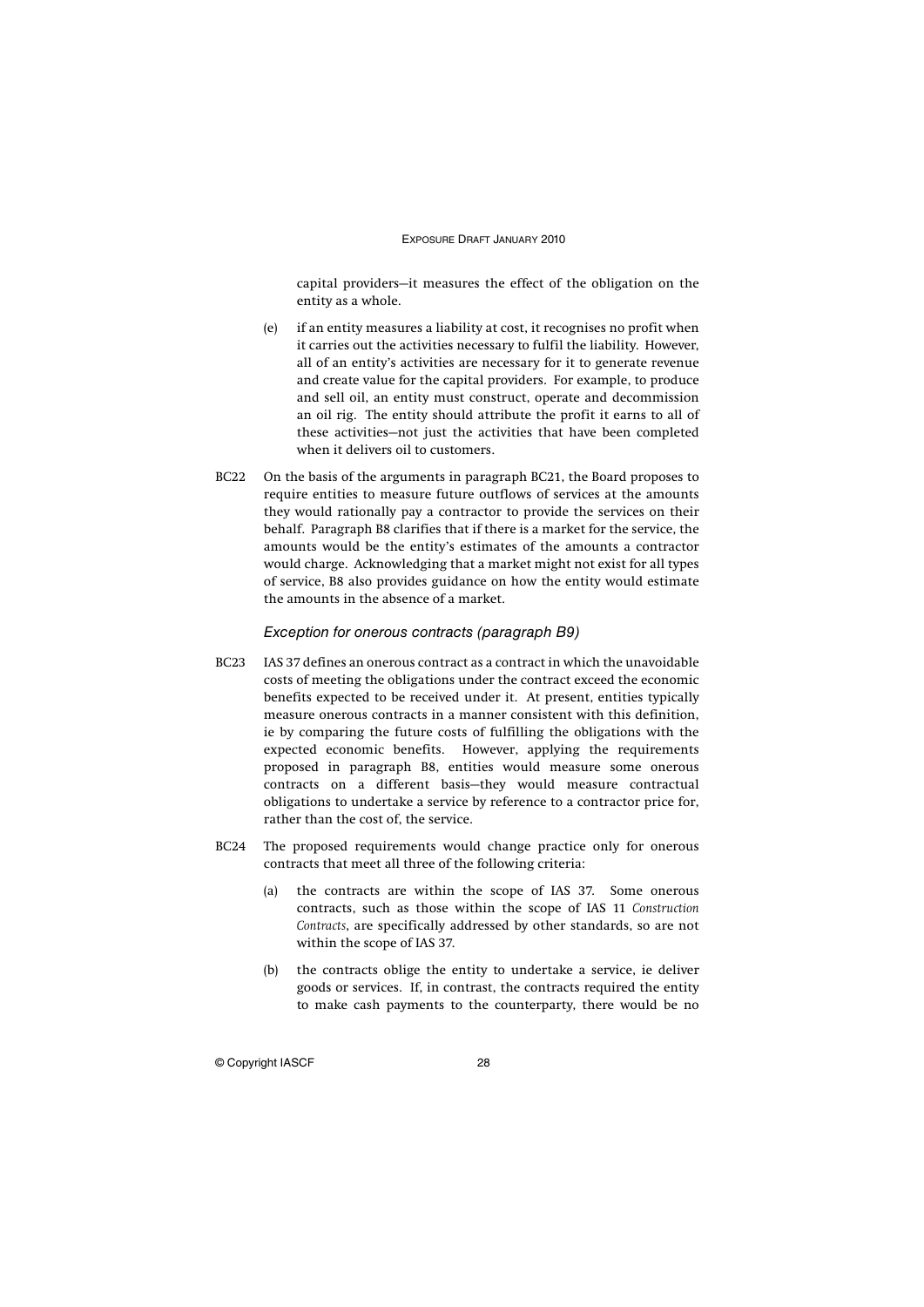difference between the unavoidable costs that identified the contract as onerous and the outflows used to measure the contract. In both cases, the relevant amounts would be the future cash payments.

- (c) the contracts oblige the entity to deliver goods or services that it has not (yet) recognised as assets in its statement of financial position. Otherwise, the entity would recognise an impairment loss on the asset, not a separate onerous contract liability.
- BC25 Some transactions within the scope of IAS 18 *Revenue* or IFRS 4 *Insurance Contracts* fulfil all three of these criteria.
- BC26 The Board is undertaking projects to develop new standards to replace both IAS 18 and IFRS 4. In those projects, the Board is considering how entities should account for onerous contracts arising from transactions within the scope of these standards. In December 2008 the Board published a discussion paper *Preliminary Views on Revenue Recognition in Contracts with Customers*. The discussion paper proposed that the standard that replaces IAS 18 should require entities to use cost as the basis for both recognising and measuring onerous sales contracts.
- BC27 The Board wishes to avoid imposing changes in practice now that it might or might not reverse when it issues new standards to replace IAS 18 and IFRS 4. Therefore, paragraph B9 proposes measurement requirements that would temporarily allow entities to continue their present practices for onerous contracts that arise from transactions within the scope of IAS 18 and IFRS 4. When the Board issues new standards, it will either confirm the exception (possibly removing the contracts from the scope of IAS 37) or delete it (bringing treatment of onerous sales and/or insurance contracts into line with the requirements for other liabilities within the scope of IAS 37).

#### **Future events (paragraphs B12 and B13)**

BC28 IAS 37 states that entities should take into account future events that might affect the outcome of the obligation *only* if there is sufficient objective evidence that these events will occur. The Board believes that this requirement conflicts with the overall objective of measuring the amount the entity would rationally pay to be relieved of the obligation. Rationally, an entity would take into account all material outcomes, not only those that evidence suggests *will* occur. In the 2005 exposure draft the Board proposed to remove the requirement. The Board received broad support for the proposal and has therefore retained it.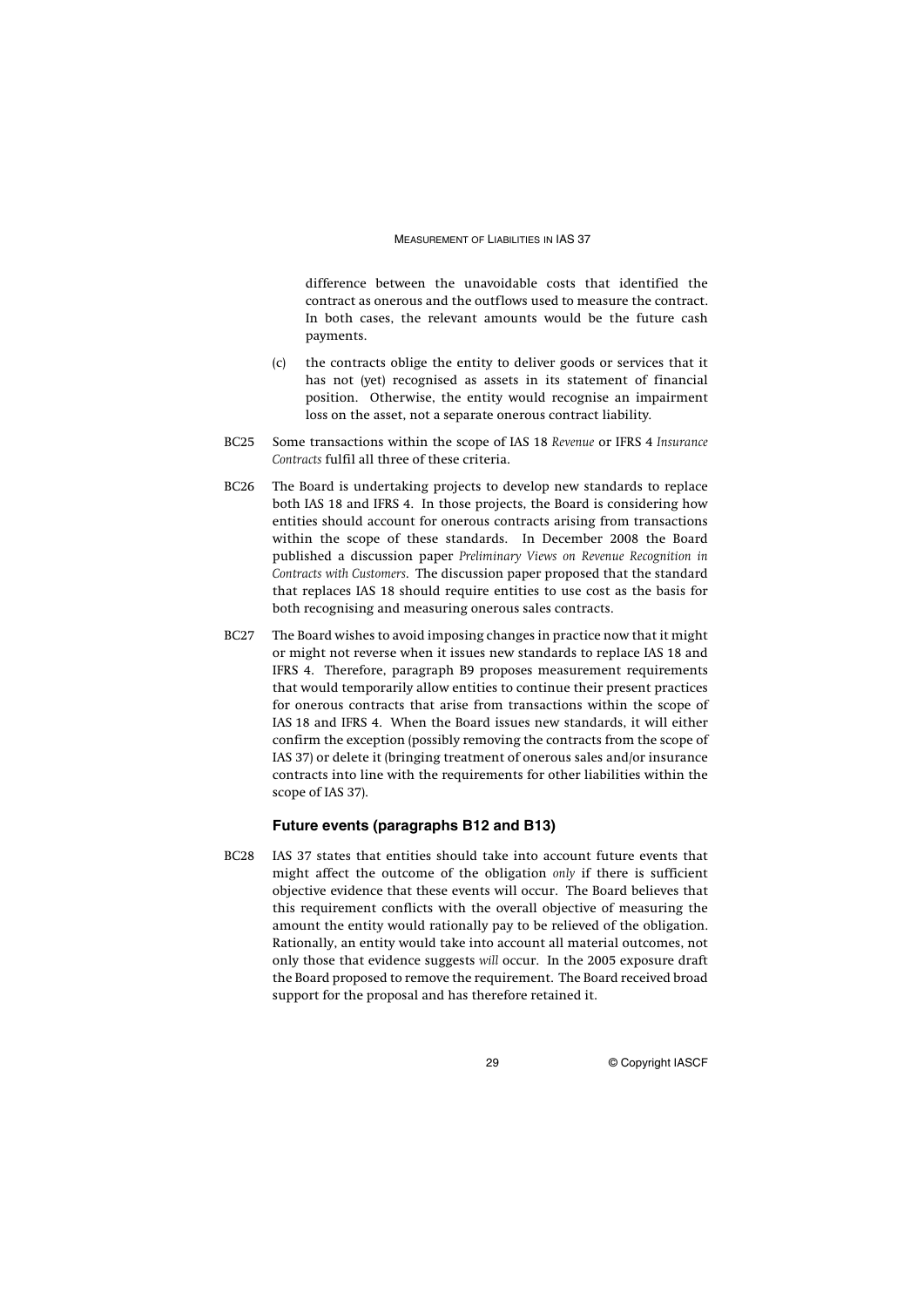BC29 IAS 37 requires entities to take into account the effect of possible new legislation when measuring the present obligation if there is sufficient objective evidence that the legislation is virtually certain to be enacted. The Board does not believe that future changes in legislation affect the amount required to settle the *present* obligation. Rather, they change the nature of the obligation, or create new obligations. Hence, in the 2005 exposure draft the Board proposed that entities should not take into account future events—such as new legislation—that create new obligations or change the present obligation. The Board received broad support for the proposal and has therefore retained it.

### **Due process procedures**

- BC30 The Board received comments on many aspects of the proposals in the 2005 exposure draft. To understand the comments more fully, the Board held round-table meetings in 2006 and later invited representatives of the legal profession to a Board meeting. Since then, it has been considering the feedback it received during these consultations.
- BC31 In response to the feedback, the Board has revised a number of the proposals. A full list of the proposed revisions is in a decision summary linked to the project page of the IASB website. The Board is re-exposing the revised measurement proposals for comment because they are significantly different from the original proposals and raise issues that were not aired in the 2005 exposure draft. The Board is also preparing a working draft of the proposed new standard and aims to post a copy on its website in February 2010. That draft will enable interested parties to see the revised measurement proposals in the context of the new standard as a whole.
- BC32 The Board has decided not to re-expose the entire standard for further comment because it exposed all of the main proposals, other than the measurement proposals, in the 2005 exposure draft. The Board has thoroughly considered comments on the 2005 exposure draft and does not believe it needs to consider them again. The Board will explain its conclusions on the proposals that it is not re-exposing in the Basis for Conclusions accompanying the revised standard. It intends to make a draft of the Basis for Conclusions available on its website alongside the working draft standard.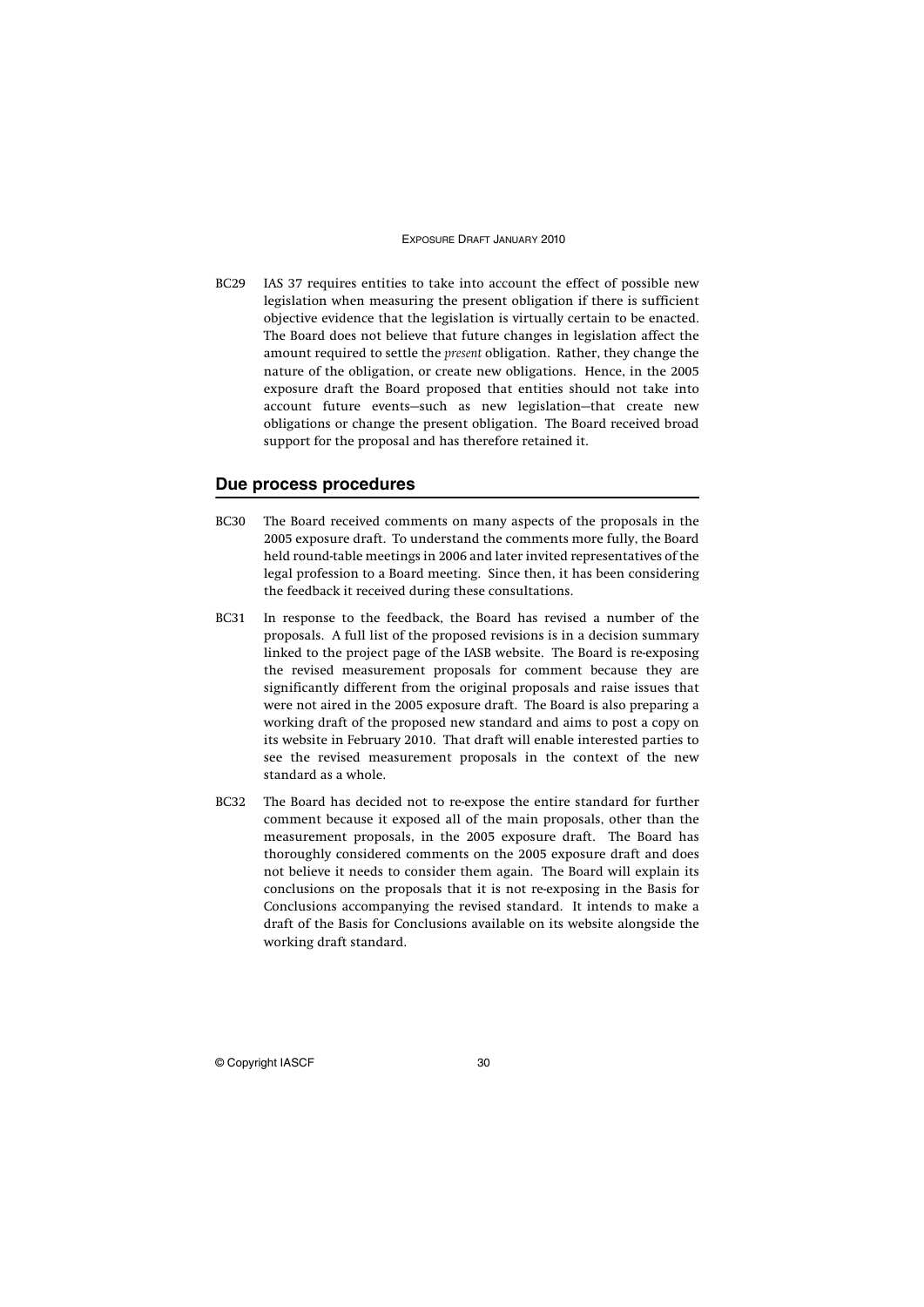## **Alternative views on exposure draft**

## **Alternative views of Stephen Cooper, Philippe Danjou, Jan Engström, Prabhakar Kalavacherla, John T Smith and Wei-Guo Zhang**

AV1 Messrs Cooper, Danjou, Engström, Kalavacherla, Smith and Zhang voted against the publication of the exposure draft *Measurement of Liabilities in IAS 37* for the reasons set out below.

#### **Profit margin**

- AV2 Paragraph B8 of Appendix B proposes that an entity should measure a liability to undertake a service by reference to the amount it would rationally pay a contractor to perform the service on its behalf. The estimate of this amount would include an explicit profit margin that the entity would charge for the service, or an implicit margin in the price that a contractor would charge. These six Board members disagree with the proposal in paragraph B8 for the following reasons.
	- (a) They believe that obligations arising outside contracts with customers are different from those arising from contracts with customers, under both IAS 18 *Revenue* and the proposed customer consideration approach in the revenue recognition project. In contracts with customers, both the performance obligation and the revenue to be recognised are objectively measured at the amount of consideration under the contract. If the customer pays that consideration at inception, the performance obligation recognised includes any profit margin but it is an implicit profit margin, not an explicit margin.
	- (b) In contrast, if an entity expects to fulfil an obligation in the scope of IAS 37 by undertaking the service itself, the margin that the entity would have charged a customer or a margin that a contractor would have charged the entity for the activity is non-existent. It is a hypothetical amount that does not represent a payment of cash or an actual outflow of the entity's resources. Including a hypothetical margin in the measurement of the liability would reduce the net profit at the initial recognition of the liability and release a profit in the period in which the liability is derecognised. These Board members believe that such accounting creates inappropriate performance information for both periods and does not provide useful information to the users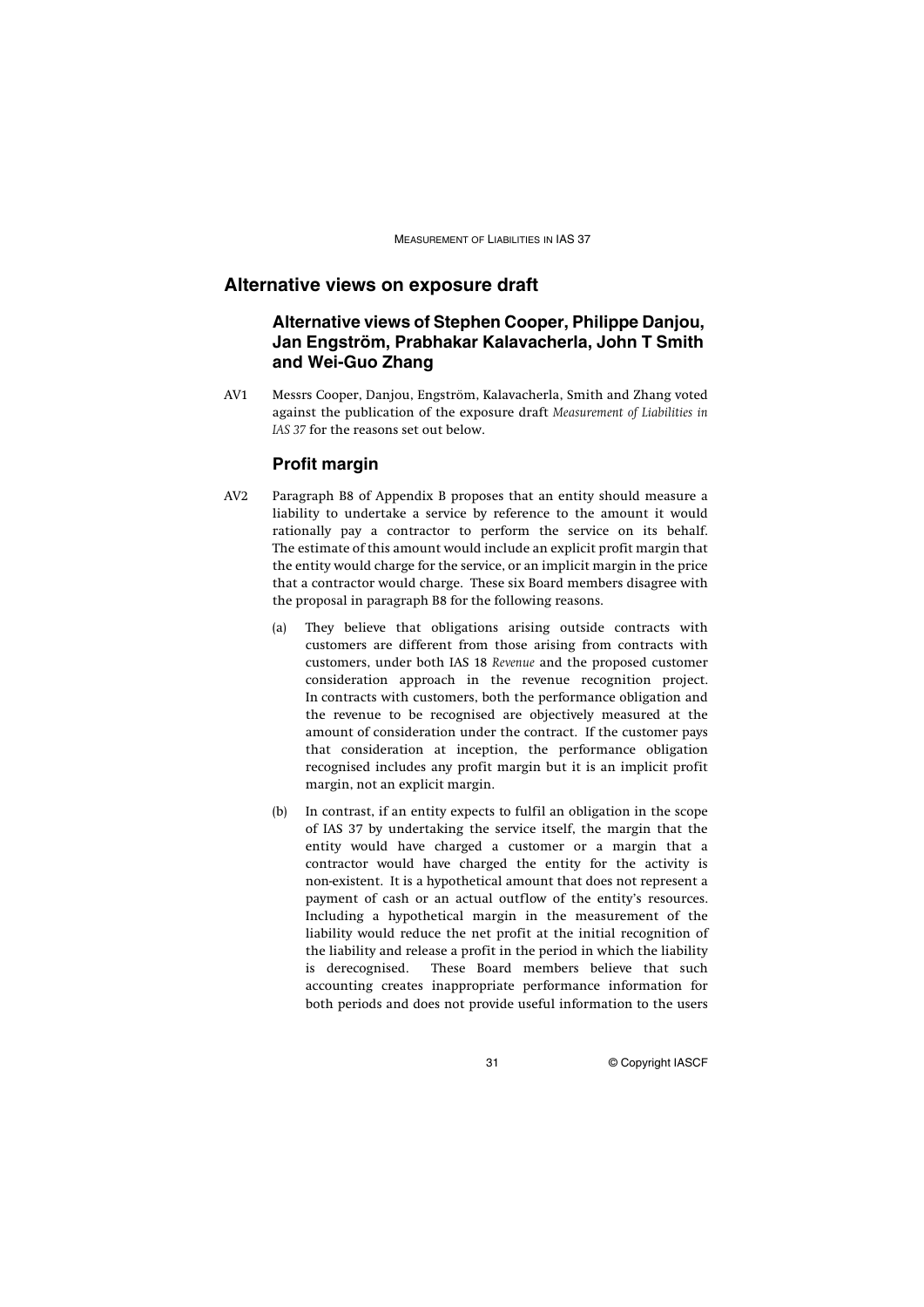of financial information. They also believe that such a measurement method does not help in predicting the entity's capacity to generate cash flows in the future.

- (c) Paragraph B8 requires an entity to refer to the price a contractor would charge, if a market exists. The Board asserts in paragraph BC21(a) that there is a market for most types of service. These six Board members disagree. Furthermore, there is no guidance about what constitutes a market and whether a referenced market should be a liquid market with observable market prices. There is also no guidance about how to determine the margin when there is not a market for the service. In the view of these six Board members, the lack of guidance will lead to unacceptably wide variation in the margins that different entities include for similar obligations and provide a means of earnings management.
- AV3 The Board is addressing the measurement of performance obligations in two other projects (revenue recognition and insurance contracts) that are scheduled to be completed after the completion of the project to amend IAS 37. These Board members are concerned that if the requirement to include an explicit margin in the measurement of the liability is adopted, it will establish the principle for measuring obligations, specifically onerous performance obligations, in the other projects. They also note that paragraph B9 proposes an exception for onerous contracts arising from transactions within the scope of IAS 18 or IFRS 4 *Insurance Contracts* to avoid changes in practice that the Board might reverse when it issues new standards, and they believe that, given the purpose of this exception, it should also apply to other liabilities, such as warranty obligations, that arise from transactions within the scope of IAS 18.
- AV4 These Board members believe that an obligation to provide a good or service within the scope of IAS 37 should be measured at the expected cost of fulfilling the obligation. In many instances this will be the price the entity must pay a contractor to provide the good or to perform the service, which will represent its fulfilment cost. However, if the entity expects to fulfil the obligation by undertaking the service itself, the amount should be the costs it will incur to fulfil the obligation. These costs should include both direct cash flows arising from fulfilment and the indirect costs of using the entity's existing resources in the fulfilment process.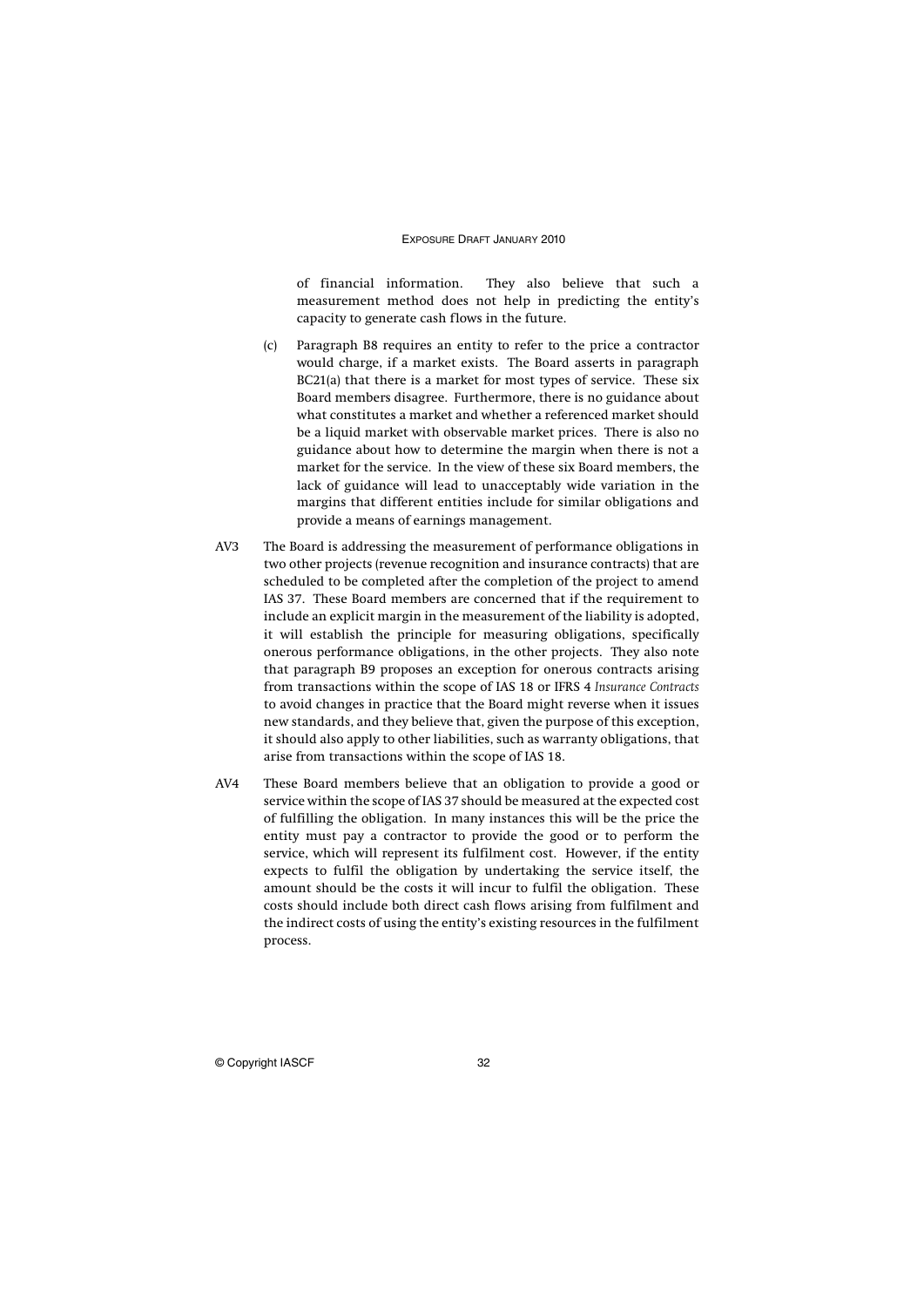## **Risk margin**

- AV5 Messrs Cooper, Danjou, Engström, Kalavacherla, Smith and Zhang also disagree with the lack of guidance regarding the circumstances in which a risk adjustment should be included in the measurement of a liability and how such a risk adjustment should be determined. In their view, it is not clear what this adjustment is intended to represent. The adjustment could be interpreted as being for uncertainty about the extent to which the probability estimates are accurate. It could be interpreted as a benefit for transferring the risk or an additional safety margin. It is also not clear whether the risk adjustment should consider the extent to which risk is diversifiable. In their view the lack of guidance concerning the risk adjustment is likely to result in significant diversity in practice.
- AV6 These six Board members agree that the amount an entity would rationally pay to be relieved of an obligation could include a benefit from not being exposed to risks in addition to a reduction in expected cash outflows. However, they believe that any risk adjustment must take account of the extent to which these risks are diversifiable and that, for many liabilities, where the potential variation in cash flows is due to factors specific to that liability, a risk adjustment would be inappropriate. The inclusion of a risk margin in these circumstances would be inconsistent with the overall measurement objective in the exposure draft and would effectively constitute an additional profit margin, the objections to which are outlined above. They believe that the exposure draft should have specified that a risk adjustment should be included only to the extent that the risk is non-diversifiable: no risk adjustment should be included for risks that are diversifiable.

### **Due process**

AV7 Messrs Danjou and Engström further think that because measurement objectives and methods on one hand, and recognition criteria on the other hand are closely related, the Board should re-expose the entire proposed standard, not only the proposed measurement requirements. Most respondents to the 2005 exposure draft opposed—and continue to oppose—aspects of the proposals that the Board is not now re-exposing. The revised measurement proposals are significantly different from the original proposals and raise issues that were not aired in the 2005 exposure draft, and Messrs Danjou and Engström think it is likely that many preparing responses to the measurement proposals will not have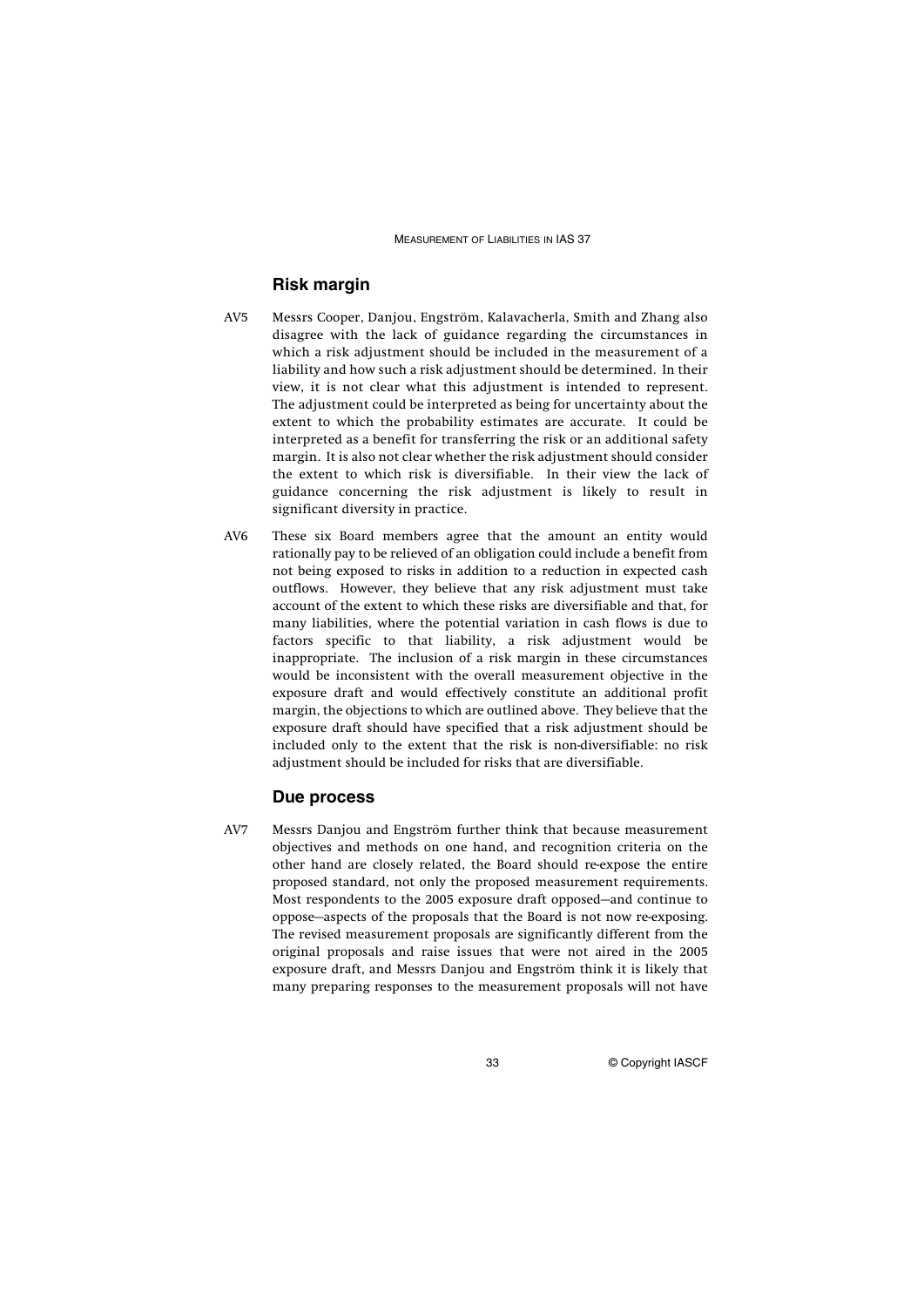commented on the 2005 exposure draft. The Board expects to have a working draft of the standard available within two months, so it could, without significant delay, re-expose the proposed measurement requirements within the context of the proposed standard as a whole.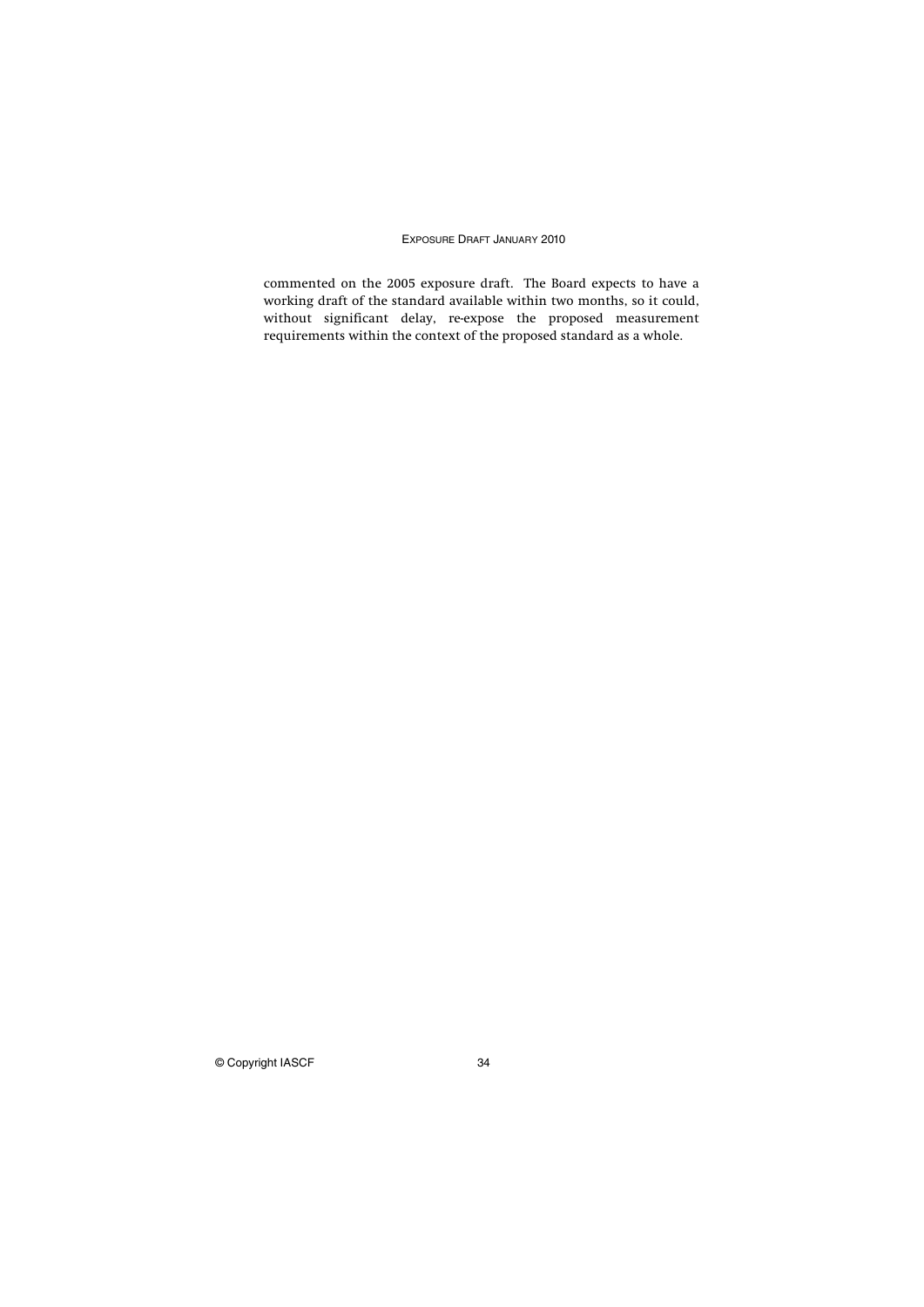## **[Draft] Illustrative example**

*This [draft] example accompanies, but is not part of, the Standard.*

#### **Measurement of obligation to dismantle an asset**

#### **Facts**

An oil production company owns and operates an oil rig. Existing environmental laws oblige rig owners to dismantle rigs that have reached the end of their useful lives.

Rig owners cannot cancel such obligations, or transfer them to a third party. However, there are contractors in the market that provide dismantling services for rig owners. A contractor would charge 125,000 currency units (CU125,000) to dismantle the oil company's rig now, in a way that complies with existing environmental laws.

The rig has an estimated remaining useful life of 10–15 years. The current 10-year and 15-year risk-free rates of interest are respectively 6 and 5.5 per cent per year.

#### **Measurement basis**

Because the oil company cannot transfer or cancel its obligation, it need not consider the amounts it would have to pay to do so. It measures the liability as the present value of the resources required to fulfil the obligation. It applies the present value techniques described in Appendix B to the Standard.

#### **Outflows of resources**

The relevant outflows are the amounts that the entity estimates a contractor would charge at the end of the rig's useful life to dismantle the rig at that time. The entity estimates this amount taking into account the price that a contractor would charge to undertake this work now (CU125,000) and estimates of future price increases.

Estimates of future price increases take into account possible market and technological developments. The entity estimates the probability of these developments occurring on the basis of experience, market data, technological information and similar evidence. The estimates of future prices are based on existing legal requirements: they do not take into account the possibility that the legal requirements will be more onerous at the end of the rig's useful life than they are at present.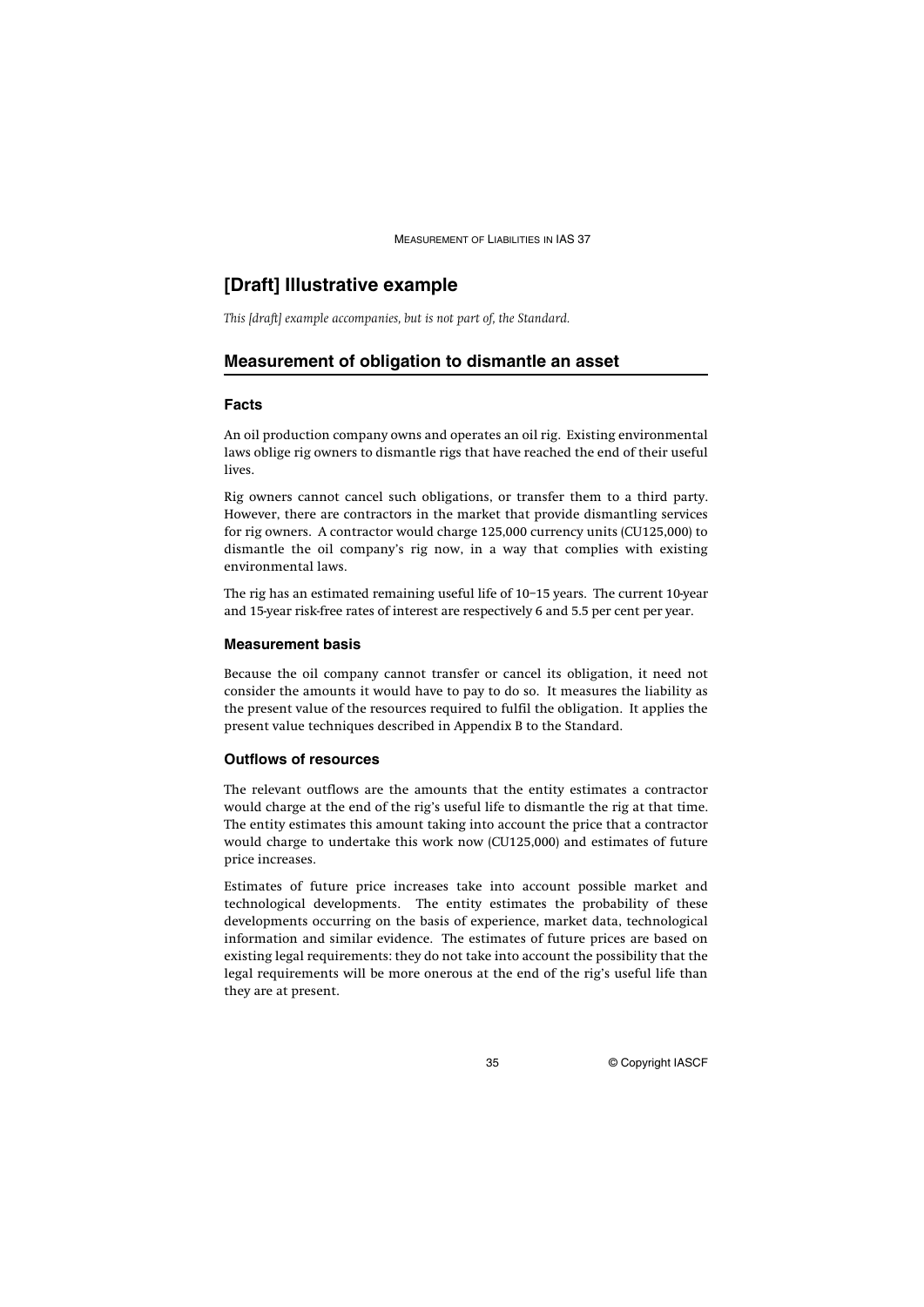The entity identifies six outcomes that represent a reasonable estimate of the distribution of possible outcomes. The entity discounts the estimated outflow for each of the six outcomes to its present value:

|   | Outcome | Useful life of<br>rig | <b>Estimated</b><br>outflow<br>(contractor<br>price)<br>CU | Discount rate<br>$\%$ | <b>Present value</b><br>of outflow<br><b>CU</b> |
|---|---------|-----------------------|------------------------------------------------------------|-----------------------|-------------------------------------------------|
|   |         | 10 years              | 200,000                                                    | 6%                    | 111,679                                         |
| 2 |         | 10 years              | 225,000                                                    | 6%                    | 125,639                                         |
| 3 |         | 10 years              | 275,000                                                    | 6%                    | 153,559                                         |
| 4 |         | 15 years              | 230,000                                                    | 5.5%                  | 103,025                                         |
| 5 |         | 15 years              | 260,000                                                    | 5.5%                  | 116,463                                         |
| 6 |         | 15 years              | 340,000                                                    | 5.5%                  | 152,297                                         |

### **Expected present value of the outflows**

The entity estimates the probability of each outcome occurring. It calculates the probability-weighted average of the present values for the six outcomes. This amount is the expected present value of the outflows.

| Outcome                            | Estimated<br>probability | Present value of<br>outflow (from<br>previous table)<br><b>CU</b> | Present value $\times$<br>probability<br>weighting<br><b>CU</b> |
|------------------------------------|--------------------------|-------------------------------------------------------------------|-----------------------------------------------------------------|
| 1                                  | 5%                       | 111,679                                                           | 5,584                                                           |
| $\overline{2}$                     | 25%                      | 125,639                                                           | 31,410                                                          |
| 3                                  | 20%                      | 153,559                                                           | 30,712                                                          |
| 4                                  | 5%                       | 103,025                                                           | 5,151                                                           |
| 5                                  | 25%                      | 116,463                                                           | 29,116                                                          |
| 6                                  | 20%                      | 152,297                                                           | 30,459                                                          |
| Expected present value of outflows | 132,432                  |                                                                   |                                                                 |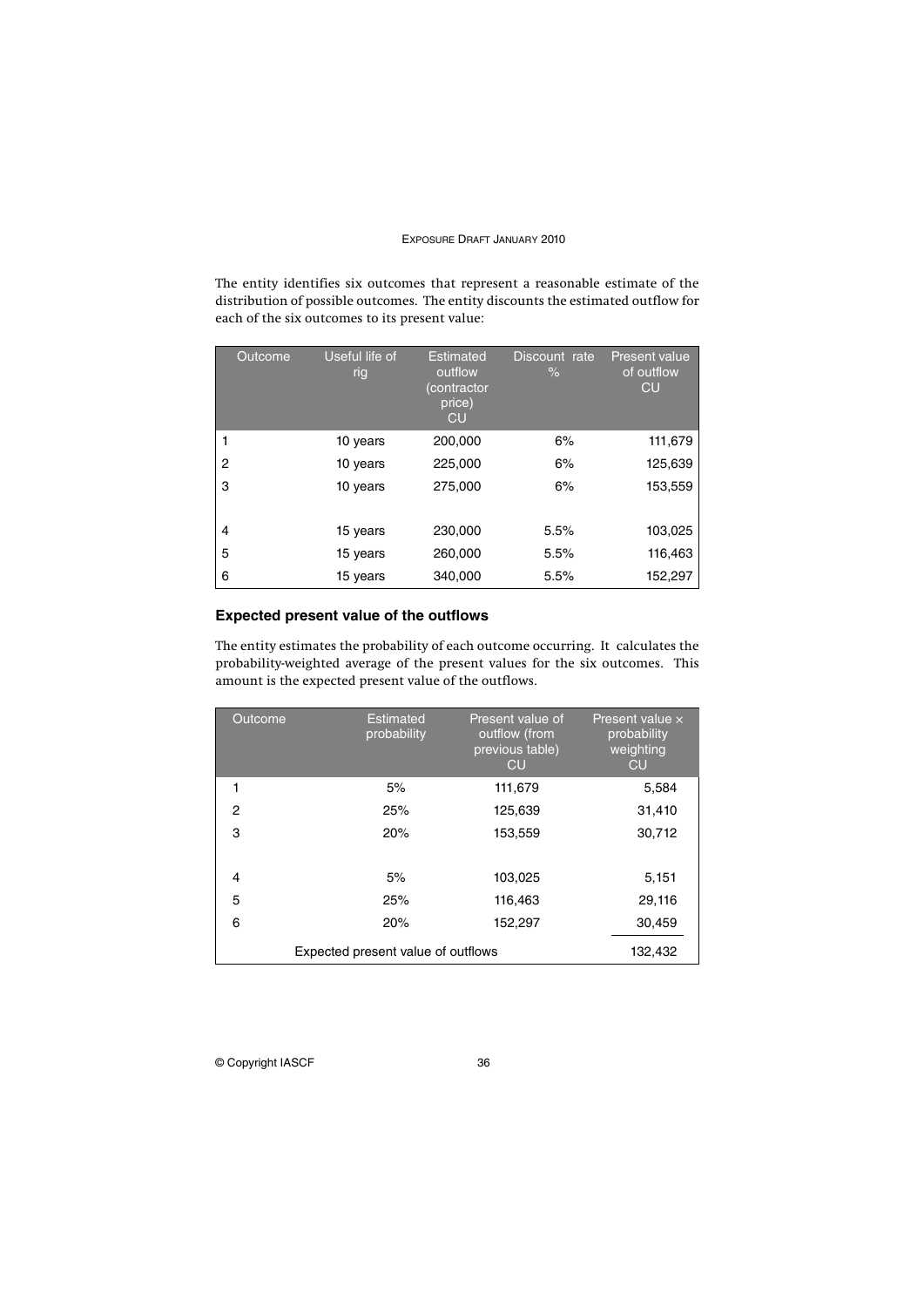## **Risk adjustment**

The CU125,000 that a contractor would charge to dismantle the rig includes a price for risk, but only in respect of uncertainties in the costs that the contractor would incur to dismantle the rig now. It does not take into account the additional risk that arises because of uncertainty about:

- (a) how prices will change between now and the end of the rig's useful life; and
- (b) when the rig will reach the end of its useful life.

The entity estimates that it would rationally pay an additional 5 per cent to be relieved of this risk:

|                                                                                                                   | CU      |
|-------------------------------------------------------------------------------------------------------------------|---------|
| Expected present value of outflows (from previous table)                                                          | 132.432 |
| Risk adjustment (5%)                                                                                              | 6,622   |
| The amount the entity would rationally pay at the end of the<br>reporting period to be relieved of the obligation | 139,054 |